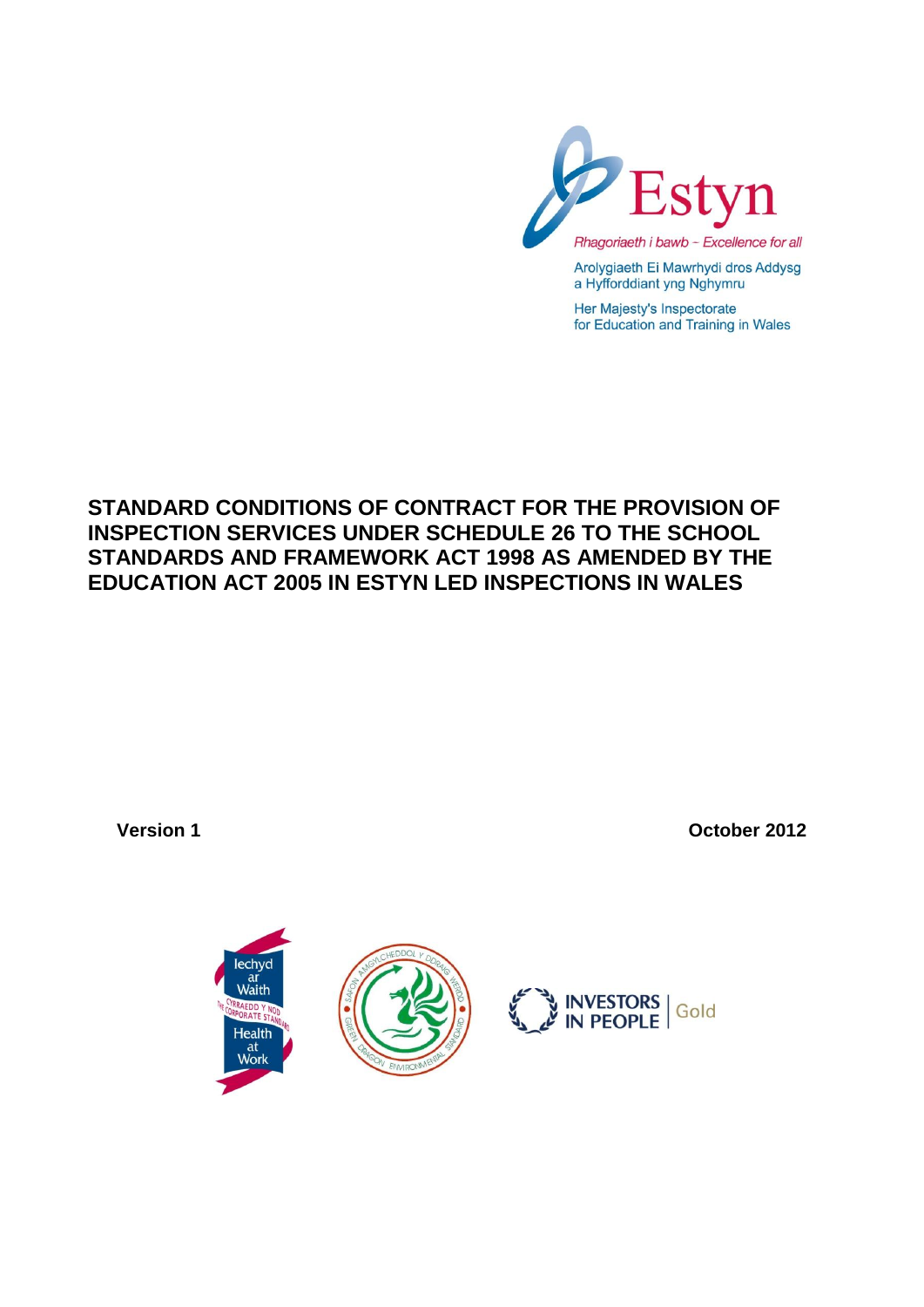### **Version control**

| Document version   Author |               | Date of issue | <b>Changes made</b> |
|---------------------------|---------------|---------------|---------------------|
| $\sqrt{1.0}$              | Alison Palmer | October 2012  |                     |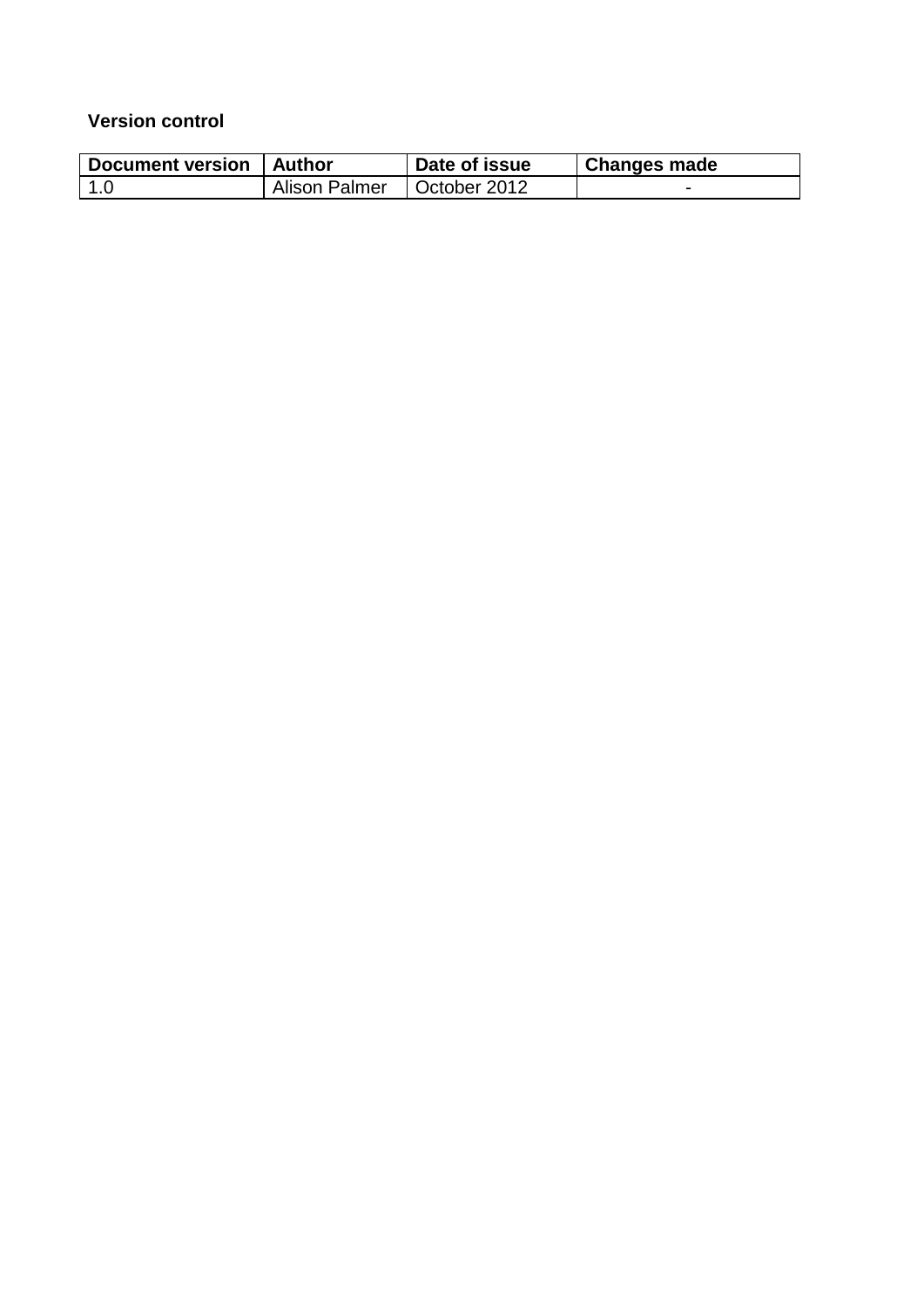#### Estyn

#### STANDARD CONDITIONS OF CONTRACT FOR THE PROVISION OF INSPECTION SERVICES UNDER SCHEDULE 26 TO THE SCHOOL STANDARDS AND FRAMEWORK ACT 1998 AS AMENDED BY THE EDUCATION ACT 2005 IN ESTYN LED INSPECTIONS IN WALES

#### **These Conditions may only be varied with the written agreement of Estyn. No terms or conditions put forward at any time by the Contractor shall form any part of the Contract.**

In the event of any conflict between the English and Welsh language versions of this Contract the English language version shall take precedence.

### TABLE OF CONTENTS

| 1.  | Conditions                            | $\mathbf 1$     |
|-----|---------------------------------------|-----------------|
| 2.  | <b>Definitions</b>                    | $\mathbf 1$     |
| 3.  | Duration of the Contract              | $\overline{4}$  |
| 4.  | <b>Confidential Information</b>       | 5               |
| 5.  | Variation of the Services             | 5               |
| 6.  | <b>Nature of Services</b>             | 5               |
| 7.  | Conflict of interest                  | $6\phantom{1}6$ |
| 8.  | Discrimination                        | $\overline{7}$  |
| 9.  | <b>Contractor's Status</b>            | 8               |
| 10. | Security and Health & Safety          | 8               |
| 11. | <b>Transfer and Sub-Letting</b>       | 9               |
| 12. | <b>Quality Assurance</b>              | 9               |
| 13. | Reports and Reporting Judgements Form | $\overline{9}$  |
| 14. | Complaints                            | 11              |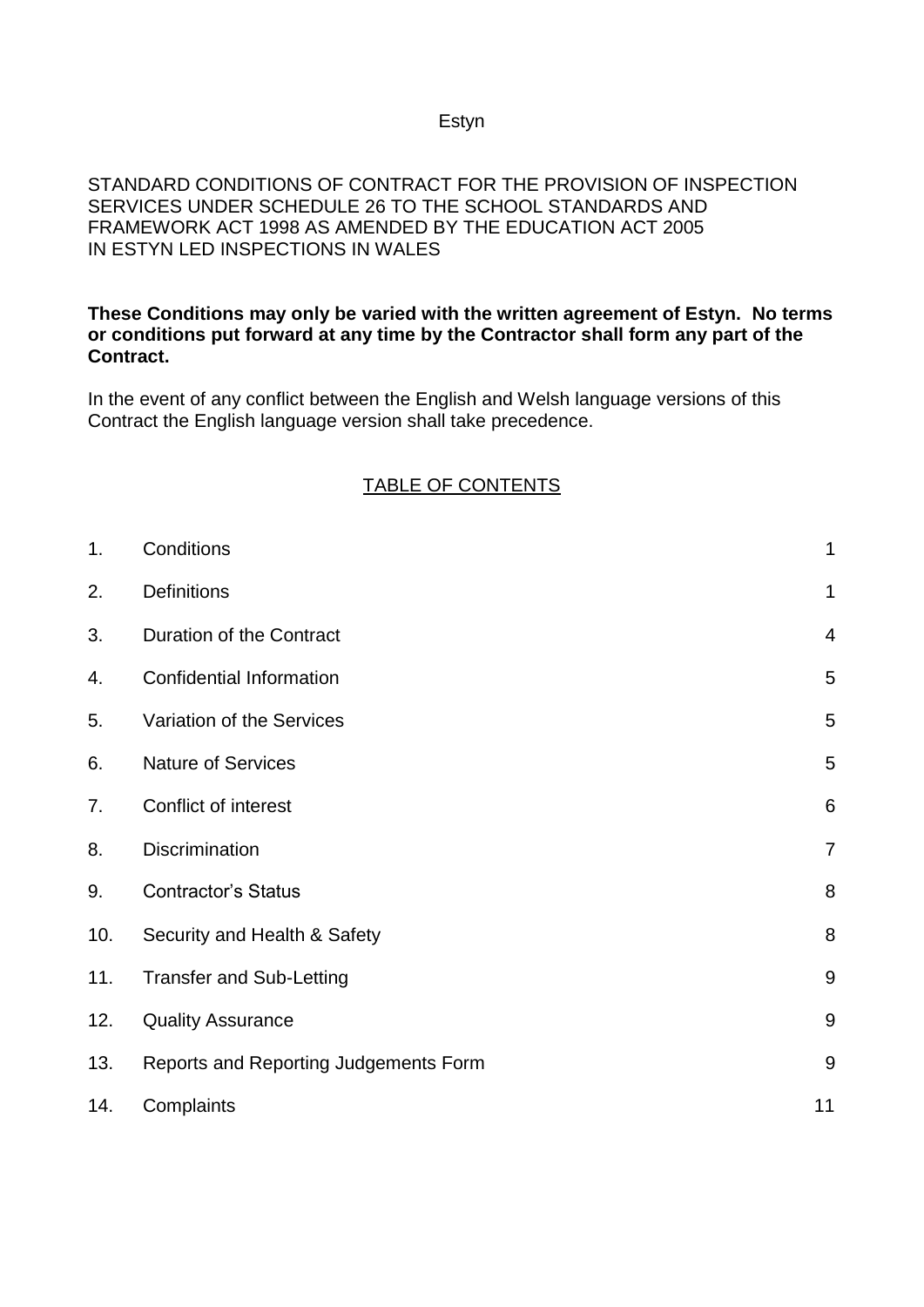| 15. | Payment                                        | 12 |
|-----|------------------------------------------------|----|
| 16. | Value Added Tax                                | 13 |
| 17. | Alternative contractor                         | 13 |
| 18. | <b>Corrupt Gifts or Payments of Commission</b> | 13 |
| 19. | Arbitration                                    | 14 |
| 20  | Ownership of Information                       | 15 |
| 21. | Indemnity and Insurance                        | 17 |
| 22. | Accident or Injury to the Contractor           | 17 |
| 23. | <b>Statutory Obligations</b>                   | 18 |
| 24. | <b>Removal from the Enrolled List</b>          | 18 |
| 25. | Termination                                    | 19 |
| 26. | Recovery of Sums Due                           | 20 |
| 27. | Remedies                                       | 20 |
| 28. | <b>Notices</b>                                 | 21 |
| 29. | Non-smoking policy                             | 21 |
| 30. | Severability                                   | 21 |
| 31. | Enforcement by third party                     | 22 |
| 32. | Law and Regulations                            | 22 |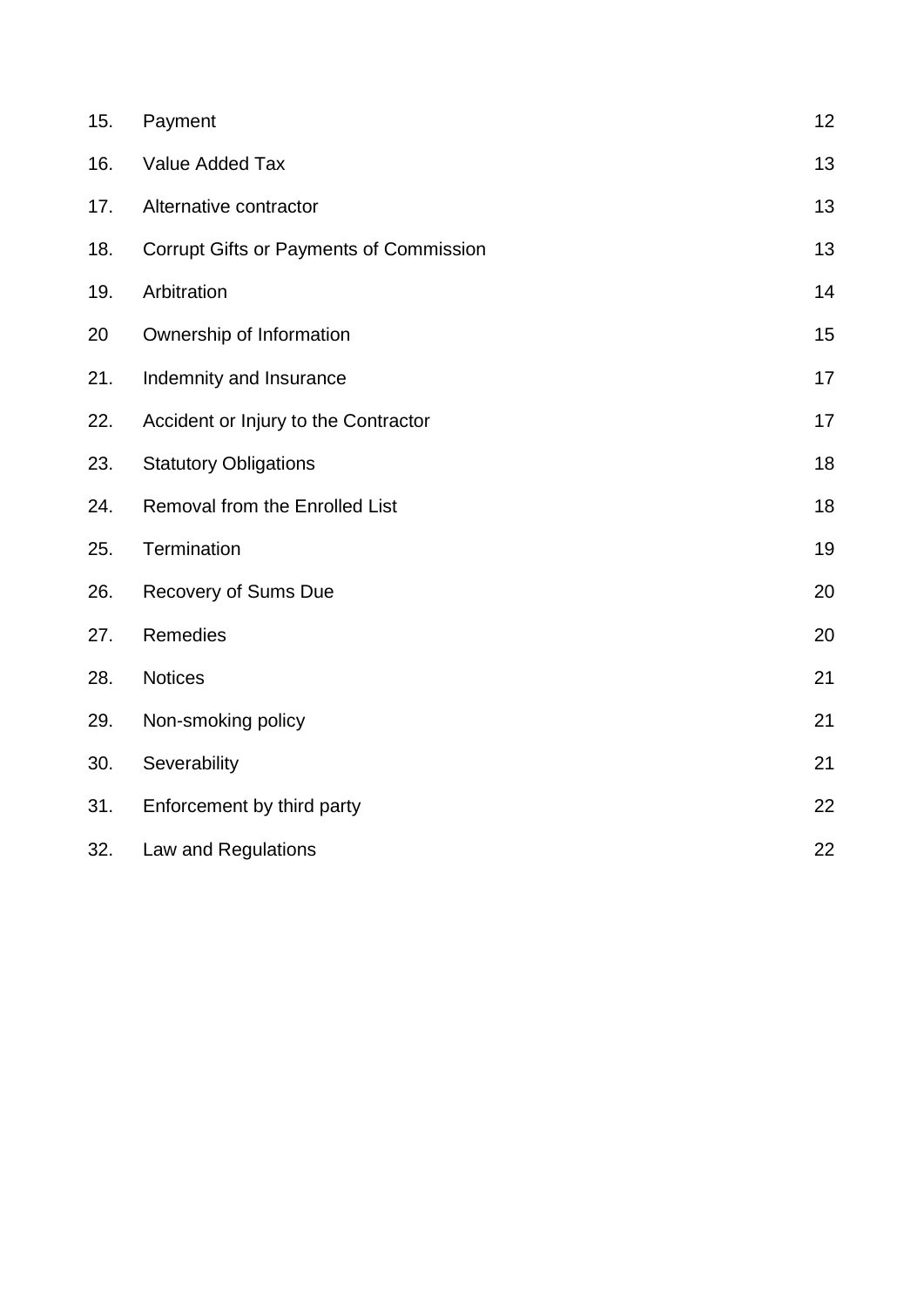# **1. CONDITIONS**

- 1.1 Estyn's full requirement for the contract for the inspection of non-maintained Establishments is contained in the documents listed below:
	- (a) Invitation to Tender, comprising:
		- Certificate of Non-Collusion;
		- Certificate of Tender
		- Specification;
		- Qualification Response; and
		- Commercial Response
	- (b) the Conditions of Contract;
	- (c) the latest guidance for the inspection of non-maintained Establishments available on Estyn's website.
	- (d) supplementary guidance, inspection and other relevant policies and publications from Estyn, as may from time to time be amended; and
	- (e) Estyn's Welsh Language Scheme and the guidance on the provision of Welsh services.

### **2. DEFINITIONS**

| "Act"                             | means the School Standards and Framework Act 1998 as<br>amended by the Education Act 2005.                                                                                                                                                                            |
|-----------------------------------|-----------------------------------------------------------------------------------------------------------------------------------------------------------------------------------------------------------------------------------------------------------------------|
| "Arbitration Act"                 | means the Arbitration Act 1996.                                                                                                                                                                                                                                       |
| "Certificate of<br>Non-Collusion" | means the document so titled that forms part of the Invitation to<br>Tender.                                                                                                                                                                                          |
| "Certificate of Tender"           | means the document so titled that forms part of the Invitation to<br>Tender.                                                                                                                                                                                          |
| "Checklist"                       | means the document so titled that forms part of the Invitation to<br>Tender.                                                                                                                                                                                          |
| "Common Inspection<br>Framework"  | means such version of the document entitled "The Common"<br>Inspection Framework document for Education and Training in<br>Wales" which is current at the date of the Inspection relating to<br>the provision of the Services and which is located on the<br>Website. |
| "Complaint"                       | means any criticism or adverse comment(s) raised by the<br>Establishment or relevant partnership or authority in relation to<br>the Inspection and/or the Inspector either before, during or after<br>the Inspection.                                                 |

2.1 In this Contract, the following expressions shall have the following meanings: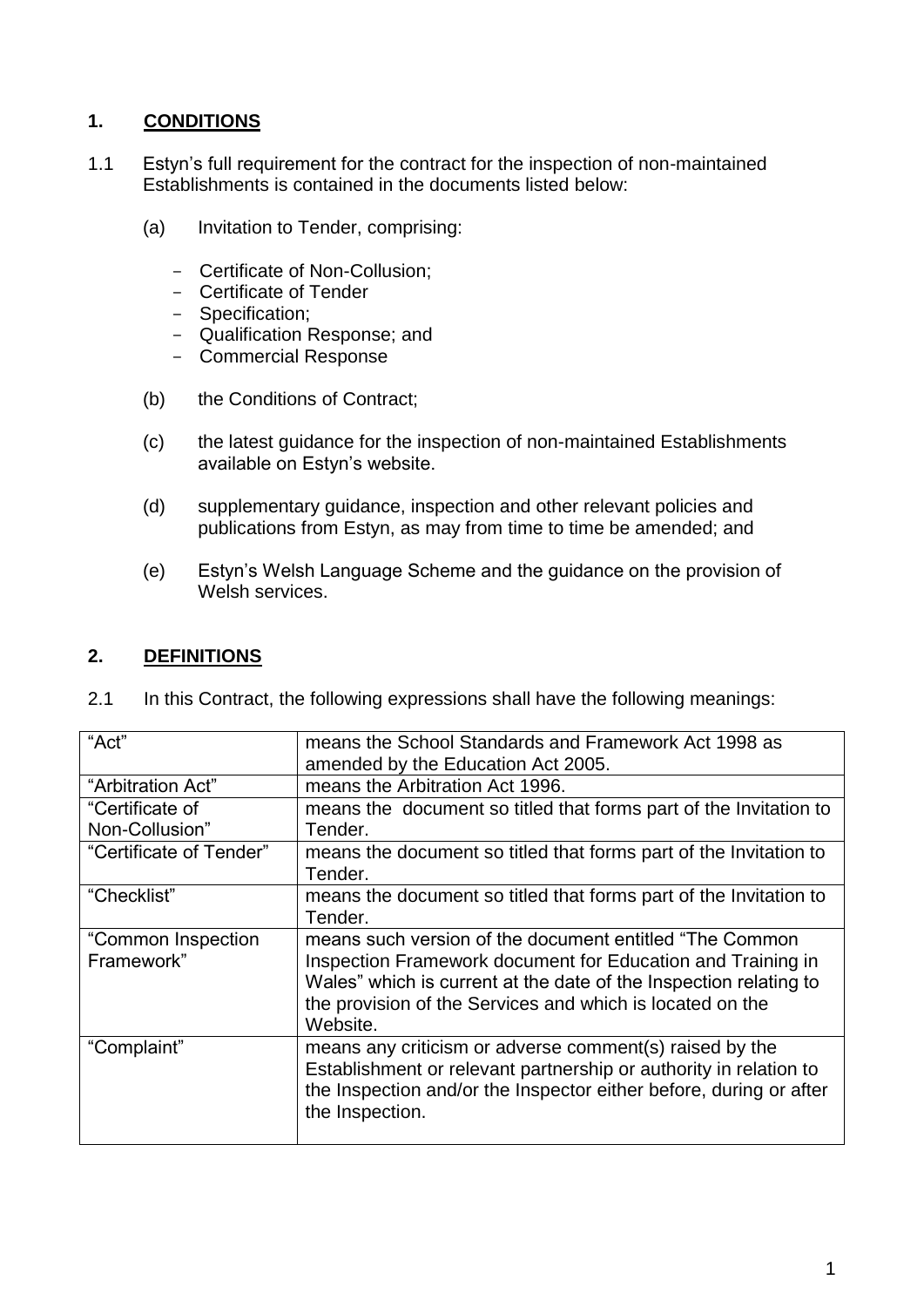| "Complaints Procedure"        | means the most recent version of Estyn's document entitled<br>'Feedback and Complaints" published from time to time on the<br>Website.                                                                                                                                                                                       |
|-------------------------------|------------------------------------------------------------------------------------------------------------------------------------------------------------------------------------------------------------------------------------------------------------------------------------------------------------------------------|
| "Condition"                   | means any clause or paragraph referred to herein.                                                                                                                                                                                                                                                                            |
| "Conditions of Contract"      | means the terms and conditions set out herein as amended by<br>Estyn from time to time.                                                                                                                                                                                                                                      |
| "Contract"                    | means the Contract between Estyn and the Contractor<br>consisting of these Conditions of Contract including all<br>documents listed in Condition 1.1 and any other document<br>referred to in the Certificate of Tender included with Estyn's<br>Invitation to Tender.                                                       |
| "Contract Completion<br>Date" | means the date on which the Services are completed to the<br>satisfaction of Estyn or the date of termination of the Contract, if<br>earlier.                                                                                                                                                                                |
| "Contractor"                  | means the additional inspector to whom the Contract is<br>awarded.                                                                                                                                                                                                                                                           |
| "Contract Price"              | means the price (exclusive of VAT) payable to the Contractor by<br>Estyn under the Contract for the full and proper performance by<br>the Contractor of the Contract, in accordance with the Invitation<br>to Tender.                                                                                                        |
| "Data"                        | means the data that falls within the definition of Personal Data in<br>the DPA that is processed in the manner of processing as<br>defined in the DPA in the course of the provision of the<br>Services.                                                                                                                     |
| "Data Controller"             | means as the same is defined in the DPA.                                                                                                                                                                                                                                                                                     |
| "Data Processor"              | means as the same is defined in the DPA.                                                                                                                                                                                                                                                                                     |
| "Document"                    | means any letter, form, report, dataset or other assembly of<br>written or pictorial information in any medium used in connection<br>with this Contract.                                                                                                                                                                     |
| "DPA"                         | means the Data Protection Act 1998.                                                                                                                                                                                                                                                                                          |
| "Enhanced Disclosure"         | means a process by which a prescribed level of checks on an<br>individual's antecedent history are undertaken by the Criminal<br>Records Bureau to assist Estyn in identifying such individuals<br>who may, by reasons of their antecedent history, be deemed<br>unsuitable to be engaged for the provision of the Services. |
| "Enrolled List"               | HMCI keeps a list of enrolled persons who may act as a<br>member of the inspection team.                                                                                                                                                                                                                                     |
| "Establishment"               | means the education establishment to be inspected as specified<br>in the Tender.                                                                                                                                                                                                                                             |
| "Estyn"                       | means Her Majesty's Inspectorate for Education and Training in<br>Wales.                                                                                                                                                                                                                                                     |
| "EYDP Nursery                 | means the Inspection which is taken into account by the LA in                                                                                                                                                                                                                                                                |
| Inspection"                   | formulating proposals under section 120 of the Act.                                                                                                                                                                                                                                                                          |
| "FOI Act"                     | means the Freedom of Information Act, 2000.                                                                                                                                                                                                                                                                                  |
| "Guidance"                    | means any related guidance that may be issued from time to<br>time.                                                                                                                                                                                                                                                          |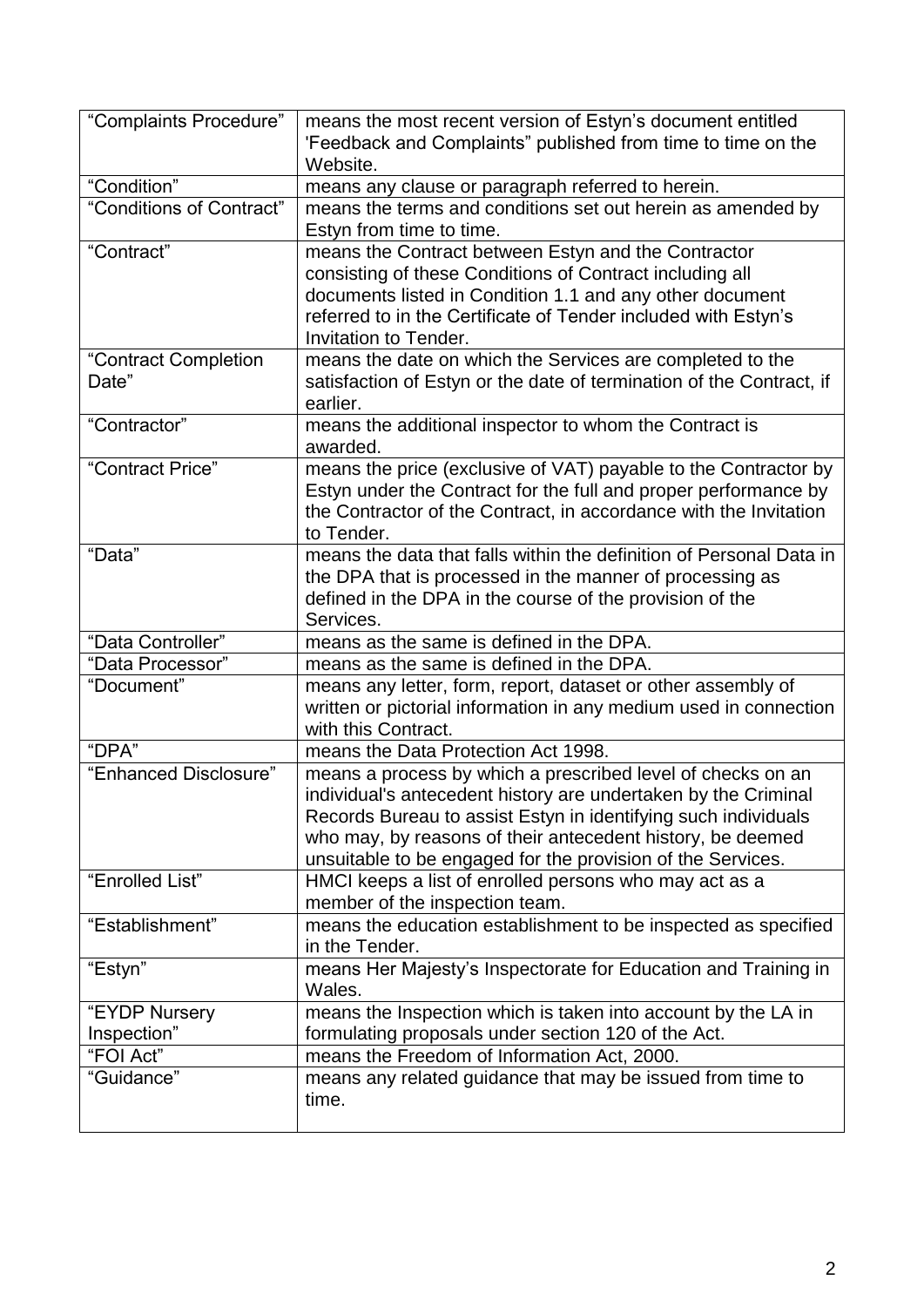| "HMCI"                            | means Her Majesty's Chief Inspector of Education and Training<br>in Wales.                                                                                                                                                                           |
|-----------------------------------|------------------------------------------------------------------------------------------------------------------------------------------------------------------------------------------------------------------------------------------------------|
| "HMI"                             | means Her Majesty's Inspectors of Education and Training in<br>Wales.                                                                                                                                                                                |
| "Information Assurance<br>policy" | means the document so titled available on Estyn's website.                                                                                                                                                                                           |
| "Information Code"                | means the Welsh Government's Code of Practice on Public<br>Access to Information.                                                                                                                                                                    |
| "Inspection"                      | means the inspection of an Establishment as required by the<br>Common Inspection Framework to be undertaken by Estyn,<br>incorporating also those core and associated activities before,<br>during and after attendance at the Establishment itself. |
| "Inspection Documents"            | means any document, including but not limited to the<br>Documents and draft versions of the Report created, produced<br>or obtained in connection with the Inspection under this<br>Contract, whether submitted to Estyn or not.                     |
| "Inspection Date"                 | means the date that the Contractor will attend the Institution for<br>the purposes of inspecting the Institution Education provided<br>there.                                                                                                        |
| "Inspection Notebook"             | means the document so named provided by Estyn to the<br>Inspector for completion during the Inspection.                                                                                                                                              |
| "Inspection Term"                 | means the academic term in which Estyn intends the inspection<br>to take place, as notified to the Contractor.                                                                                                                                       |
| "Invitation to Tender"            | has the meaning set out in Condition 1.1(a) above.                                                                                                                                                                                                   |
| "Judgements Form"                 | means the electronic document completed by the Reporting<br>Inspector during the Inspection, setting out the Inspection<br>findings, and collated by the Reporting Inspector as prescribed.                                                          |
| "LA"                              | means a local authority.                                                                                                                                                                                                                             |
| "Legislation"                     | means any UK or European Act of Parliament or subordinate<br>legislation within the meaning of section 21(1) of the<br>Interpretation Act 1978 or statutory instrument.                                                                              |
| "Managers"                        | mean the members of a governing body, management<br>committee, proprietor, charity or other organisation responsible<br>for the Establishment.                                                                                                       |
| "Nursery Education"               | means full-time or part-time education provided for children who<br>have not attained compulsory school age in non-maintained<br>Establishments.                                                                                                     |
| "Party"                           | means either Estyn or the Contractor, and "Parties" shall be<br>construed accordingly.                                                                                                                                                               |
| "Personal Data"                   | means personal data as defined in the DPA which is supplied to<br>the Contractor by Estyn or obtained by the Contractor in the<br>course of performing the Services.                                                                                 |
| "Pricing Schedule"                | means the document so titled that forms part of the Invitation to<br>Tender.                                                                                                                                                                         |
| "Regulations"                     | means the Regulations made by the Secretary of State under<br>Schedule 26 to the Act.                                                                                                                                                                |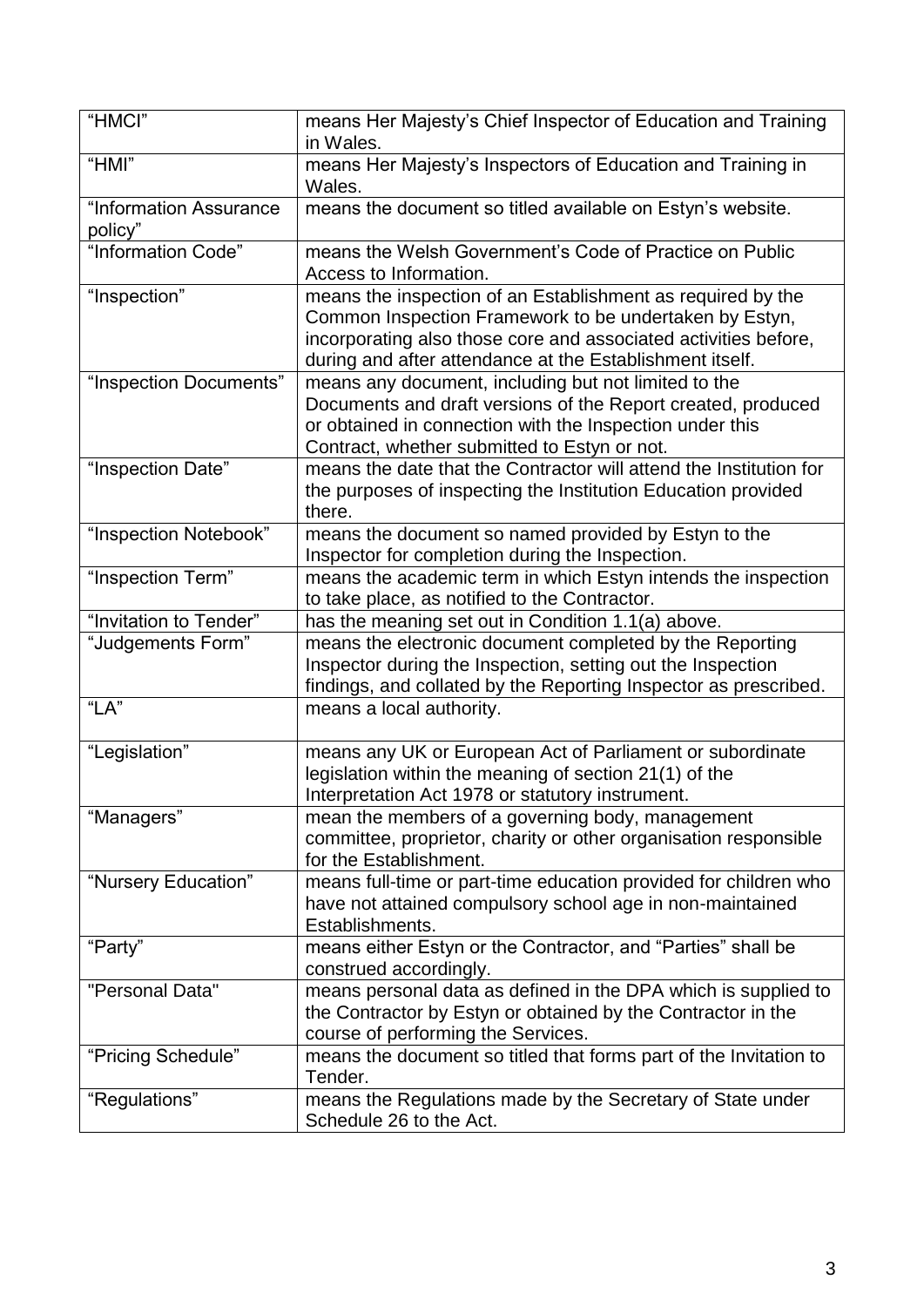| "Report"        | means the document in its final form as described in the Act,<br>Condition 13 of these Conditions of Contract and described in<br>the Guidance Handbook.                                                          |
|-----------------|-------------------------------------------------------------------------------------------------------------------------------------------------------------------------------------------------------------------|
| "Services"      | mean the Inspection and production of the Report referred to in<br>Schedule 26 to the Act and identified in the Contract and, where<br>the context so admits, includes any articles to be supplied<br>thereunder. |
| "Specification" | means the specification for the Services as set out in the<br>Invitation to Tender as amended in writing by Estyn from time to<br>time, if required.                                                              |
| "Tender"        | means the tender documents received by Estyn from the<br>Contractor regarding the provision of the Services.                                                                                                      |
| "VIR"           | means Virtual Inspection Room, which is Estyn's website for<br>managing inspections. This area provides an Establishment,<br>Contractor and Estyn access to information relating to an<br>inspection.             |
| "Website"       | means Estyn's website located at www.estyn.gov.uk.                                                                                                                                                                |
| "Welsh Language | means the current version at the time of the Inspection of the                                                                                                                                                    |
| Scheme"         | document so titled, that can be found on the Website.                                                                                                                                                             |
| "Working Day"   | means any day other than a Saturday, Sunday or Bank Holiday.                                                                                                                                                      |

- 2.2 Words importing one gender only shall be construed as importing the other gender and references to persons shall include companies.
- 2.3 The singular includes the plural and vice versa.
- 2.4 The headings to these Conditions shall not affect their interpretation.
- 2.5 Any reference to persons includes natural persons, firms, partnerships, companies, corporations, associations, organisations, governments, states, foundations and trusts (in each case whether or not having separate legal personality).
- 2.6 Reference to any Act of Parliament or subordinate legislation shall be construed as importing reference to the re-enactment, modification or extension to it for the time being in force and to all statutory instruments, regulations, by-laws and plans made given or issued thereunder or deriving validity from it.
- 2.7 In the case of any conflict between any provision in these Conditions, the Invitation to Tender or the Tender the order of prevalence shall be (i) these Conditions; (ii) the Invitation to Tender; (iii) the Tender.

### **3. DURATION OF THE CONTRACT**

3.1 The provision by the Contractor of the Services shall commence on the date Estyn awards the Contract and shall terminate on the Contract Completion Date, subject to Condition 25 (Termination).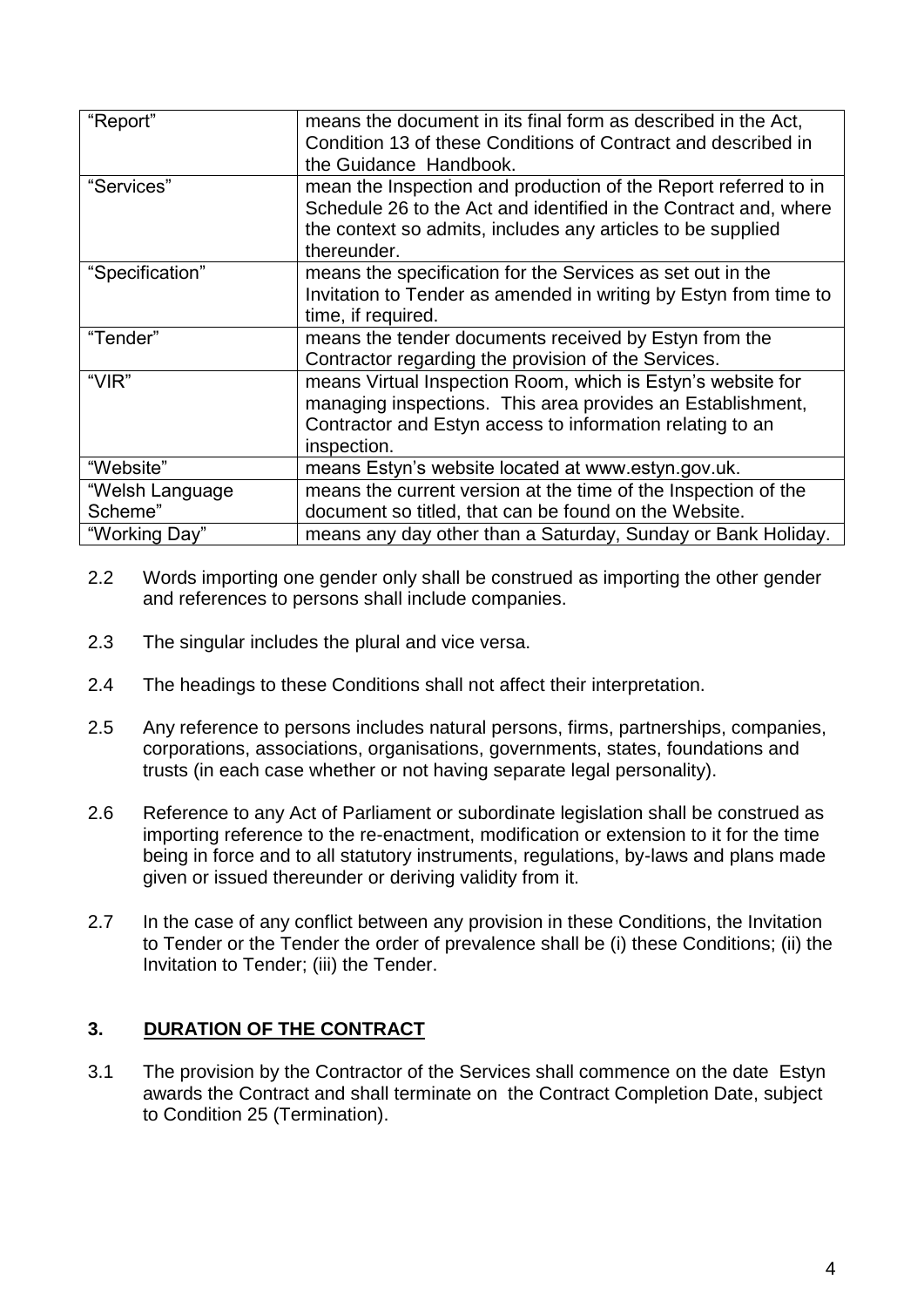- 3.2 The Inspection Date and length of the inspection shall be set out in the Invitation to Tender.
- 3.3 The completion of the Contract (Contract Completion Date pursuant to Condition 3.1) shall not offset any obligations or rights contained in any Condition in the Contract which is capable of continuing after completion, which shall continue in full force and effect.

## **4 CONFIDENTIAL INFORMATION**

- 4.1 Without prejudice to the generality of the provisions of condition 20, the Contractor acknowledges that the fact that the Establishment is to be inspected and the Inspection Start Date (together the "Confidential Information") is secret and confidential until the Contractor notifies the Establishment exactly twenty (20) Working Days prior to the Inspection Start Date (the "Authorised Disclosure Date") that such Institution is to be inspected and the Inspection Start Date.
- 4.2 Prior to the Authorised Disclosure Date the Contractor shall keep the Confidential Information secret and confidential and in particular shall not disclose the Confidential Information in whole or in part to any person other than in confidence and on a need to know basis or any permitted persons in accordance with the provisions of condition 4.3 ("Authorised Persons").
- 4.3 The Contractor shall procure that such Authorised Persons shall keep the Confidential Information secret and confidential and not disclose the Confidential Information in whole or in part to any person other than another Authorised Person prior to the Authorised Disclosure Date.
- 4.4 The Contractor shall be liable for any disclosure of all or part of the Confidential Information by any Authorised Person prior to the Authorised Disclosure Date to any person other than another Authorised Person as if such disclosure was a disclosure by the Contractor.

### **5. VARIATION OF THE SERVICES**

5.1 Estyn reserves the right by notice in writing to the Contractor to modify the Specification. Any alteration to the Contract Price or the Contract Completion Date arising by reason of such modification shall be agreed between the Parties. Failing agreement, the matter shall be determined by arbitration in accordance with Condition 19 below.

### **6. NATURE OF SERVICES**

6.1 Estyn appoints the Contractor to provide the Services:

6.1.1 promptly and in a professional and courteous manner so as to reflect and promote the image of Estyn;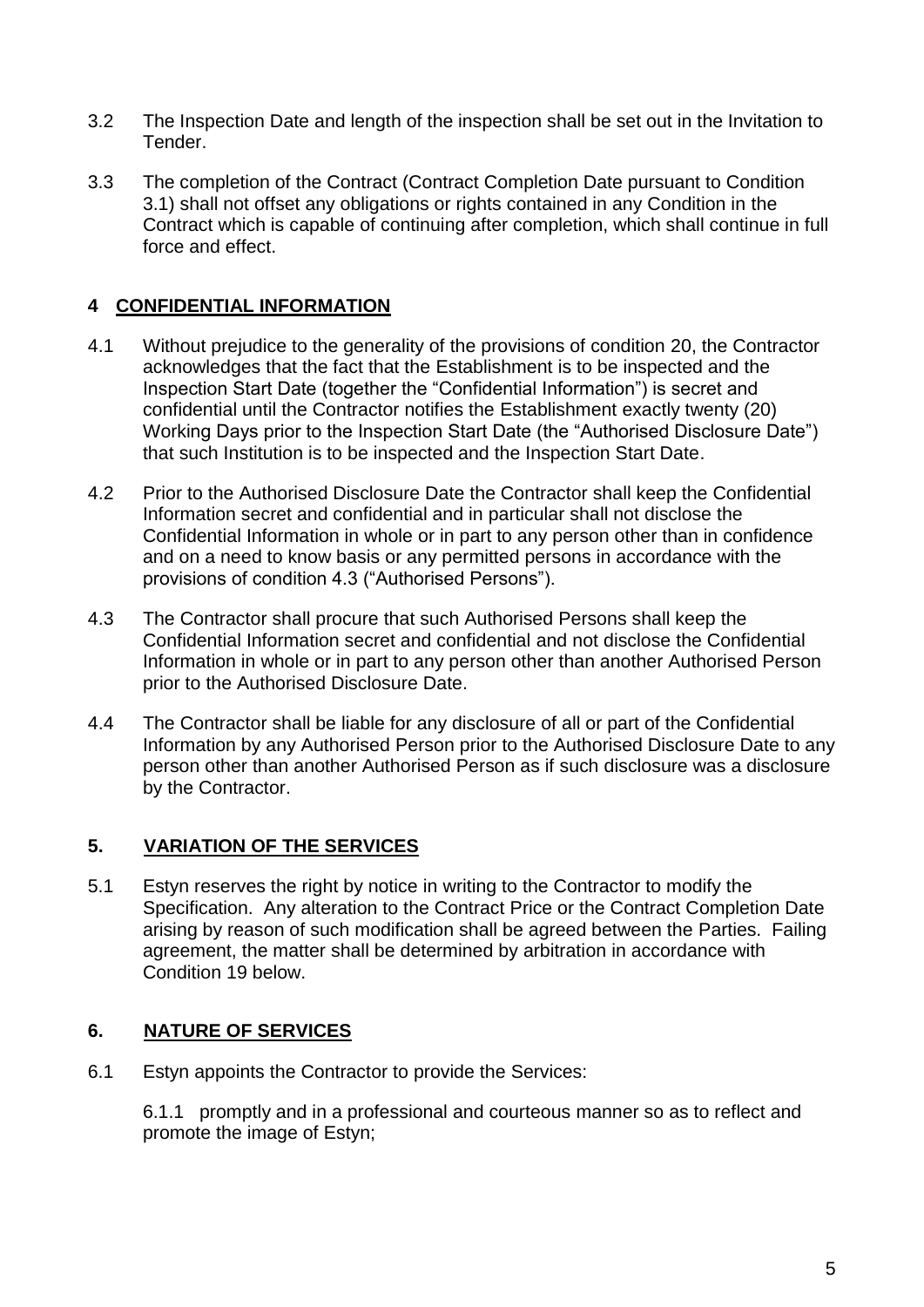- 6.1.2 strictly in accordance with the provisions of the Contract; and
- 6.1.3 in accordance with all relevant Legislation, Guidance Handbooks and general Guidance.
- 6.2 The Contractor confirms that he has understood the nature and extent of the Services to be carried out and satisfied himself in relation to all matters connected with the Services and the Establishment.
- 6.3 The Contractor confirms that he has satisfied himself before tendering as to the correctness and sufficiency of the Contract Price which shall cover all of his obligations under the Contract and agrees that subject to Condition 6.1 no additional costs, charges or expenses will be paid for the provision of the Services.
- 6.4 The Contractor shall perform the Services and all other obligations of the Contractor in strict accordance with the Contract and shall comply with and adhere strictly to any instructions or directions of Estyn on any matters connected with or relating to the Contract. The Contractor shall take instructions and directions only from HMCI and those authorised to provide instructions and directions on her behalf – relevant Assistant Director, and the Inspection Co-ordinator or such other duly authorised person(s) that Estyn may from time to time notify the Contractor of in writing.
- 6.5 The Contractor shall not:
	- (a) make any announcement or create any publicity relating to Estyn or the Services without the prior written agreement of Estyn;
	- (b) in the course of or in connection with the provision of the Services, offer or market other services to any persons;
	- (c) advertise or publicise the fact of the Contractor's work for Estyn in any marketing or promotional literature relating to any business in which the Contractor is engaged, directly or indirectly, without the prior written agreement of Estyn;
	- (d) make any public statement, whether verbal or in writing, which is critical of Estyn and/or the schools inspection system; and/or
	- (e) make any public statement, whether verbal or in writing, or do any act which , in the reasonable opinion of Estyn, may be construed as a criticism of or may otherwise be detrimental to or bring into disrepute the schools inspection system and/or the reputation of Estyn.

# **7. CONFLICT OF INTEREST**

7.1 The Contractor shall as soon as is practicably possible in the circumstance(s) notify Estyn in writing forthwith of any conflict of interest or potential conflict of interest or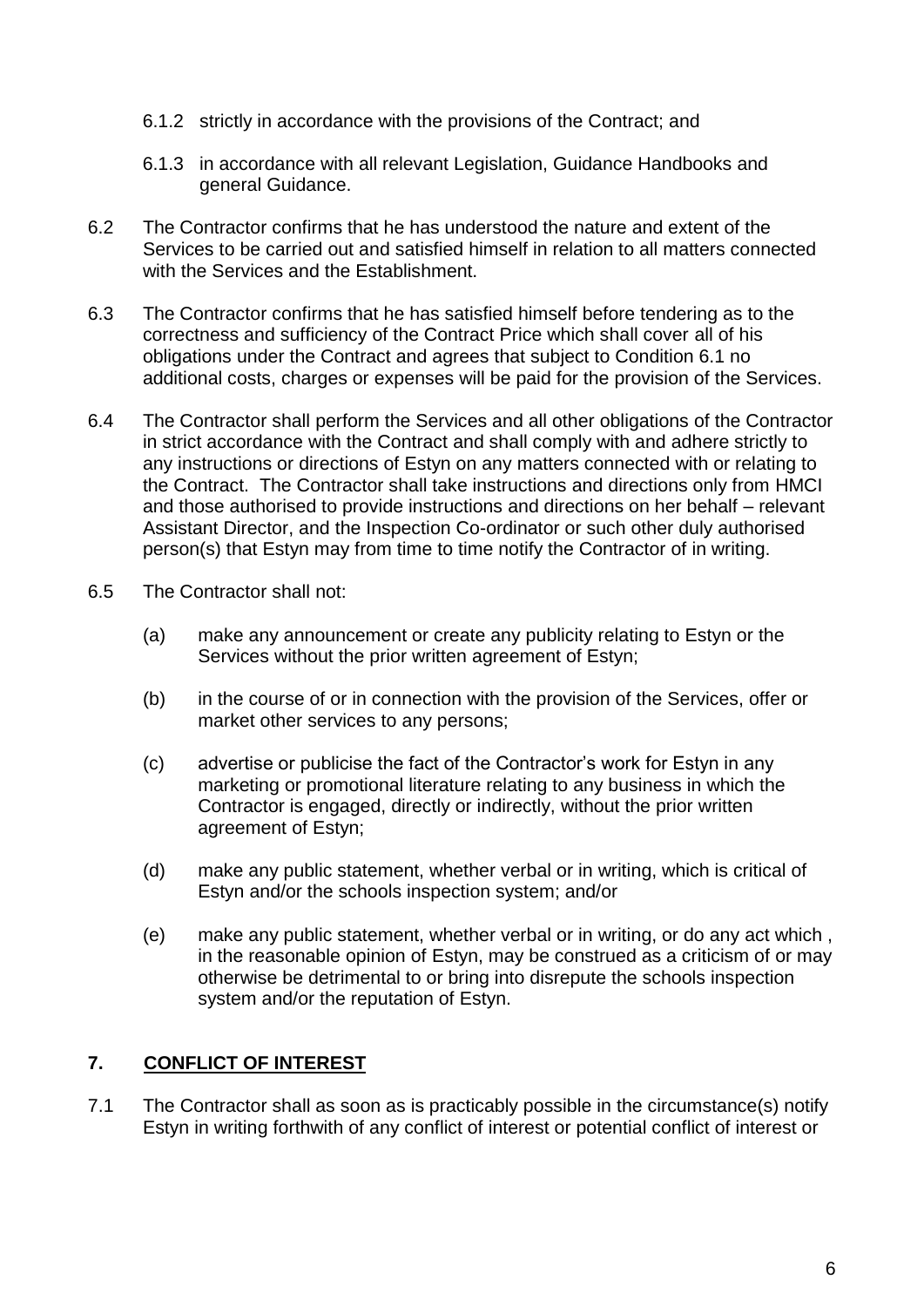any circumstance which may reasonably be perceived as giving rise to a conflict of interest or potential conflict of interest ("perceived conflict of interest") in respect of the provision of the Services, which shall include but not be limited to:

- (a) public or private involvement in the affairs of the Establishment to which the Services relate by the Contractor, and/or any spouse or family member or friend of any of the aforementioned Contractor; and
- (b) public or private involvement by the Contractor in the affairs of any organisation deemed by Estyn to be in competition with the Establishment to which the Services relate.

For the purpose of this Condition 7, there will be a conflict of interest if:

- (a) the Contractor being a person who is employed by a LA or by a company or other organisation which is controlled or funded by a LA is asked to conduct an Inspection at (1) an Establishment of that LA or (2) an Establishment where children from within that LA are educated under arrangements with another LA, unless the Contractor establishes to the reasonable satisfaction of Estyn that there are appropriate measures in place to guarantee the independence of the Contractor fulfilling his or her function as an Inspector; and
- (b) if any spouse or family member or friend of the Contractor has worked at any time for the Establishment.
- 7.2 If Estyn in its reasonable opinion believes that any event, circumstance or connection notified by the Contractor pursuant to Condition 7.1 above or any other event, circumstance or connection of which Estyn becomes aware does or may give rise to an actual, potential or perceived conflict of interest, Estyn shall be entitled to forthwith terminate the Contract without incurring any liability whatsoever.
- 7.3 The Contractor warrants that there is no express term in any contract or arrangement with any third party that prevents or is intended to prevent him from entering into this Contract and that by entering into this Contract he is not in breach of any implied duty of good faith or fidelity. The Contractor undertakes to inform Estyn if he is aware of any reason, why he should not undertake the Inspection.

# **8. DISCRIMINATION**

8.1 The Contractor shall not unlawfully discriminate within the meaning and scope of the provisions of the Equality Act 2010 or any statutory modifications, re-enactment or amendment thereto from time to time. The Contractor shall take all reasonable steps to secure the observance of the provisions of this Condition.

# **9. CONTRACTOR'S STATUS**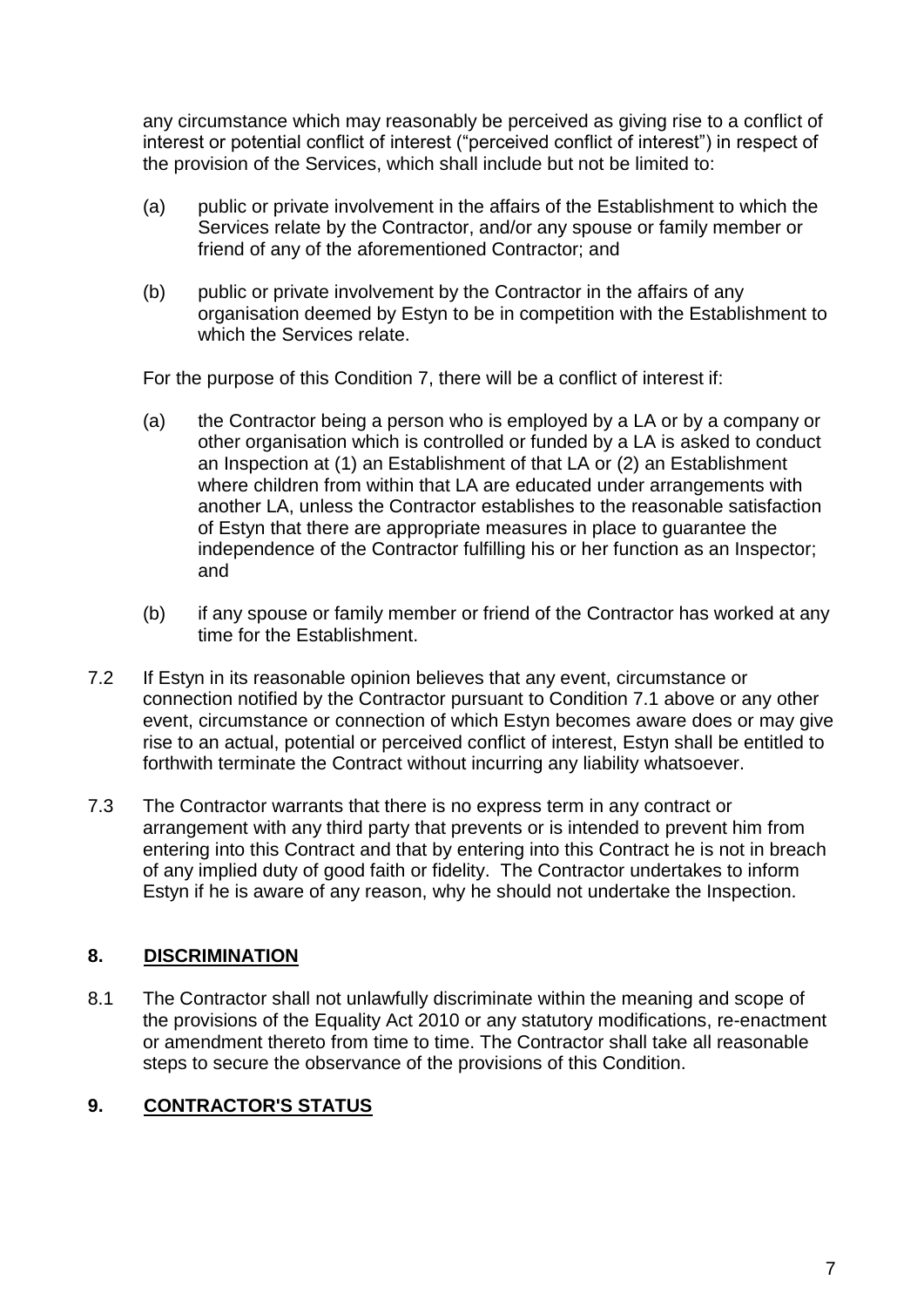- 9.1 Estyn and the Contractor agree that nothing in this Contract creates (or is intended to create) a relationship of employment between them. The Contractor is engaged as a self-employed contractor performing a contract for services.
- 9.2 The Contractor shall not represent himself in a way, or say or do anything that might lead persons to believe that the Contractor is the agent of Estyn or that Estyn is responsible for the actions of or liability by the Contractor.
- 9.3 Nothing in this Contract shall impose any liability on Estyn in respect of any liability incurred by the Contractor to any other person or entity but this shall not be taken to exclude or limit any liability of Estyn that may arise by virtue of either a breach of this Contract or any negligence on the part of Estyn.
- 9.4 The Contractor shall ensure that in the course of providing the Services and in corresponding with Estyn that at all times it does so in the name of the legal entity in which name it submitted its tender for the provision of the Services.

## **10. SECURITY AND HEALTH & SAFETY**

- 10.1 The Contractor agrees that he personally will provide the Services with reasonable care and skill and to the best of his ability, that he will at all times co-operate with the planning and instructions of HMI and that he will comply with all relevant Guidelines and Inspection Guidance.
- 10.2 The Contractor must fully comply with any security arrangements deemed necessary by Estyn. The Contractor shall also comply with Estyn's Health and Safety Policy and Arrangements (2011), which are available on Estyn's website, in as far as they apply to the contract.
- 10.3 The Contractor will provide, at his own expense, such facilities and equipment that he may require in order to properly carry out the Services. This will include (without limit) a laptop computer, email address and mobile telephone. It is the Contractor's responsibility to provide, at his own expense, all safety equipment that he requires to carry out the Services safely and in compliance with current health and safety legislation.
- 10.4 The Contractor shall be responsible for the observance of all safety precautions necessary for his protection including all precautions required to be taken by any relevant Legislation. The Contractor shall co-operate fully with the Establishment to ensure the proper discharge of these obligations.
- 10.5 The Contractor shall be in possession of an "Enhanced Disclosure" check with the Criminal Records Bureau carried out not more than three (3) years prior to the Inspection Start Date. In the event that the Contractor fails to meet the requirements of this Condition 10.5 to Estyn's satisfaction then Estyn shall be entitled to terminate the Contract forthwith without incurring any liability whatsoever.

### **11. TRANSFER AND SUB-LETTING**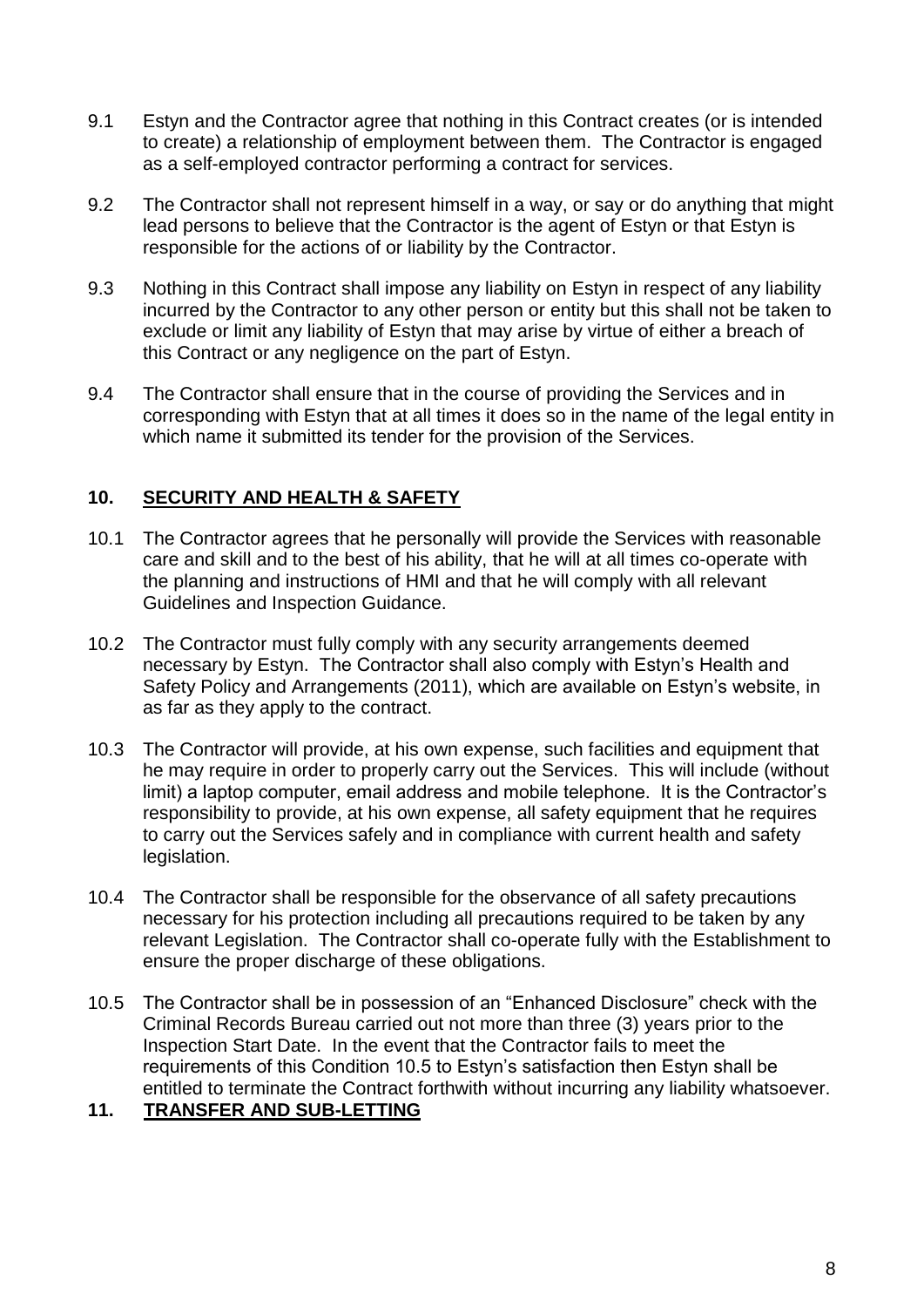11.1 The Contractor shall provide the Services in person and shall not give, bargain, assign, novate or sub-let or otherwise dispose of the Contract or any part thereof.

### **12. QUALITY ASSURANCE**

- 12.1 Estyn shall monitor and evaluate the quality of the Services provided by the Contractor, which shall include (but not be limited to) undertaking visits to the Establishment during the Inspection to monitor the provision of the Services.
- 12.2 The Contractor shall fully co-operate with HMI or any statutory auditors of Estyn, their properly appointed agents and nominated members of staff from Estyn who have been appointed to undertake monitoring visits in accordance with Condition 12.1 above, including ensuring that prompt responses are given to all requests for information. The assistance shall extend to the provision upon request of all relevant documentation (in Estyn's opinion) for scrutiny and attendance at any and all meetings relating to the Inspection whether at the Establishment or elsewhere.
- 12.5 Following such monitoring and evaluation in accordance with Condition 12.1 above, Estyn shall notify the Contractor as to how the provision of the Services by the Contractor meets with Estyn's requirements.
- 12.6 On a regular basis, Estyn will collate all quality assurance information for each Contractor. This enables us to identify any unsatisfactory performance. Different levels of unsatisfactory performance will elicit different actions on our part. If Estyn has concerns about the quality of the work of any Contractor, this will be dealt with in accordance with the policy 'Estyn's arrangements for assuring the quality of Estyn-led inspections'.
- 12.7 Where Estyn decides to undertake an evidence review, the Contractor shall upon request send, or arrange to be sent by hand or by first class recorded delivery, for scrutiny such Inspection Documents or other evidence as Estyn may request. Such Inspection Documents or other evidence should be sent free of charge to Estyn, in original form, and may be retained permanently or temporarily by Estyn at its sole discretion.

### **13. REPORTS AND REPORTING JUDGEMENTS FORM**

- 13.1 The Contractor shall procure that the Report offered in respect of the matters inspected under the Contract and shall exclude any other matters inspected or reviewed under any contract with the Appropriate Authority. The Report shall be structured in accordance with the Guidance Handbooks and latest templates provided.
- 13.2 The Contractor, using the templates provided on Estyn's Extranet system, will (at its own expense) provide electronically to Estyn within Estyn's VIR system, and within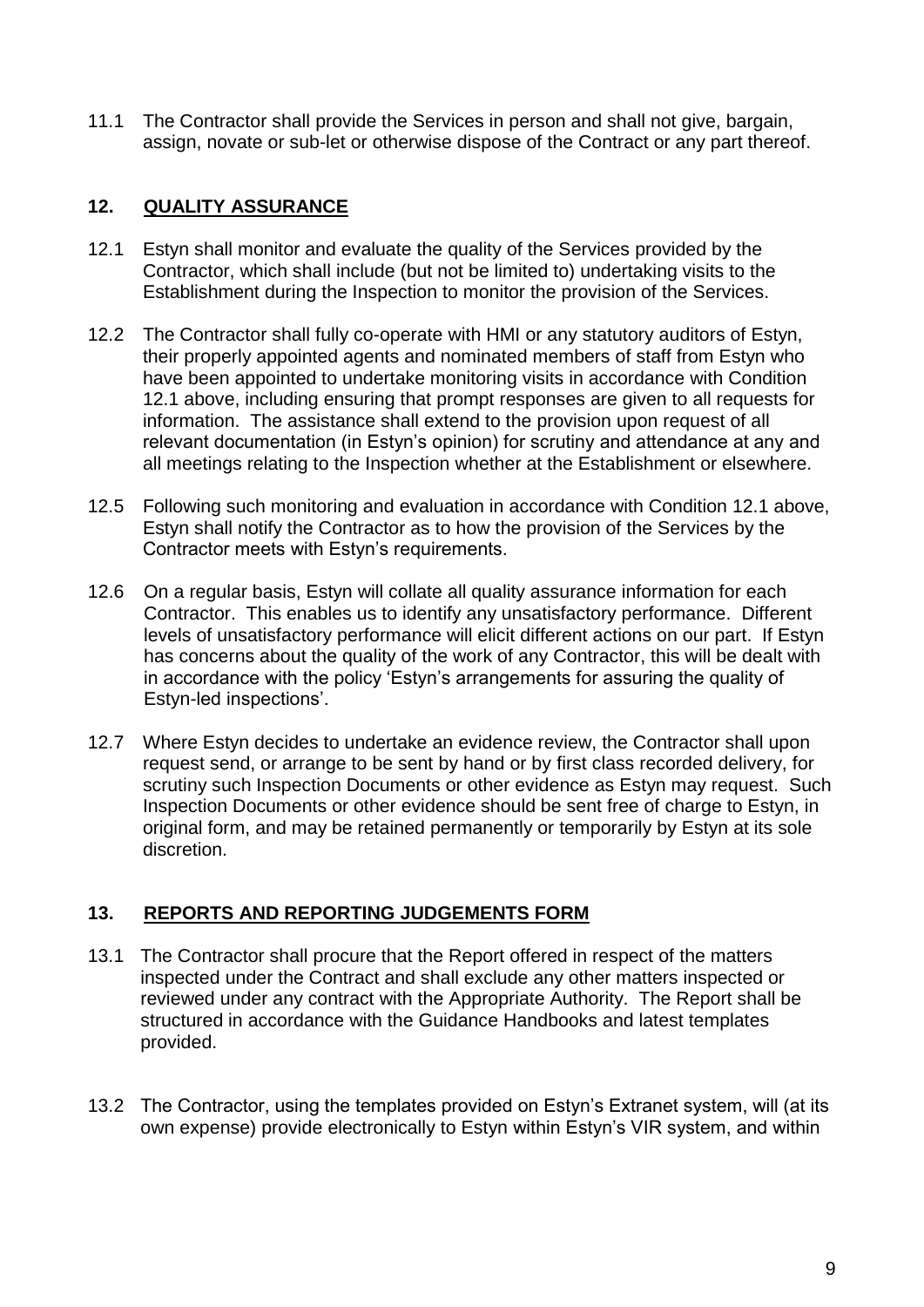2 (two) Working Days of the on-site inspection:

- (a) the Report (correctly formatted in Microsoft Word 2007 or later); and
- (b) the Reporting Judgements Form; having completed the main evaluations and supporting comments (correctly formatted in Microsoft 2007 or later).
- 13.3 The Contractor shall procure that the Contractor has:
	- (a) access to the internet;
	- (b) a Windows operating system (XP or above); and
	- (c) an internet web browser (any version less than two years old);

to enable the Contractor to perform its obligations pursuant to Condition 13.2.

- 13.4 The structure and content of the Report and Reporting Judgments Form must be to a standard that requires minimal additional work by Estyn and complies with Estyn's writing guide, as published on the Website from time to time.
- 13.5 The electronic files containing the Report and Reporting Judgements Form will require uploading into Estyn's virtual inspection room. On receipt, it becomes the property of Estyn. The Contractor must ensure that an electronic copy of their completed Judgments Form and all other associated documentation and evidence has been provided before leaving the Establishment.
- 13.6 The Contractor shall be responsible for ensuring that the information supplied pursuant to Condition 13.1 and 13.2 above is complete, accurate and free from error (including where applicable software viruses) and that data in the Report is consistent with data in the Reporting Judgements Form and that both documents are submitted in the format specified.
- 13.7 Estyn will, in accordance with its internal quality assurance procedures, edit the report before forwarding to the Establishment for checking factual accuracy. Any recommendation to amend the report will be discussed with the Contractor before publication.
- 13.8 The Contractor shall ensure that any material belonging to an Establishment is returned to the Establishment as soon as possible after the Inspection but in any event, within 8 (eight) weeks from the Inspection.
- 13.9 The Contractor acknowledges that Estyn may review, assess and grade the Report for compliance with the provisions of this Condition 13. Estyn shall award one of the following grades:
	- (a) Grade A where Estyn considers that the Report meets requirements, but may contain one or two minor shortcomings;
	- (b) Grade B where Estyn considers that the Report meets requirements, but has a number of minor shortcomings;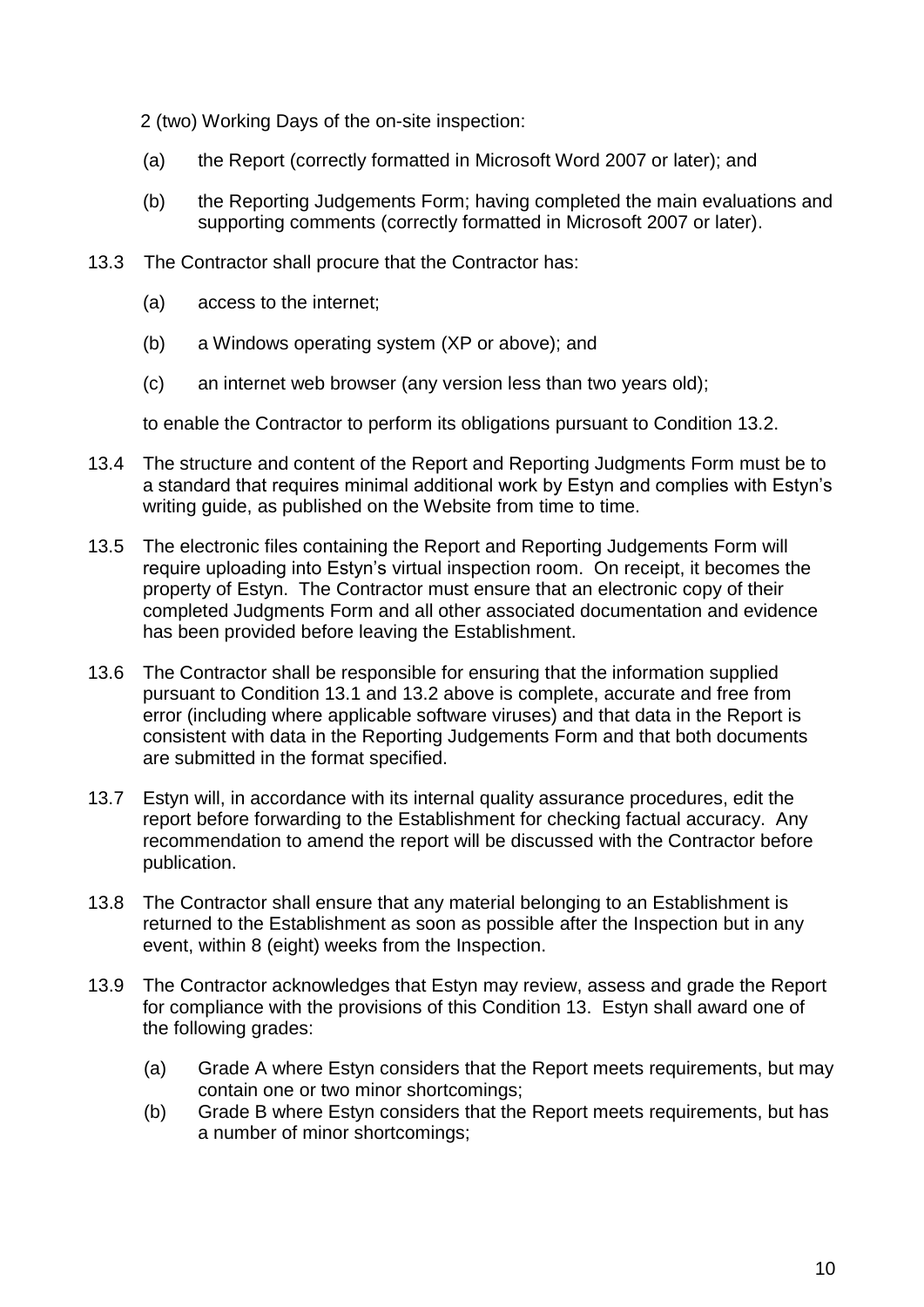- (c) Grade C where Estyn considers that the Report meets requirements, but has a number of shortcomings;
- (d) Grade D where Estyn considers that the Report does not meet requirements.
- 13.10 Delivery shall be deemed to have been made on receipt of an electronic version of the Report, and other documents or materials which may be required under this Contract, to the satisfaction of Estyn in accordance with 13.6.
- 13.11 Data shall be produced and submitted as Estyn may specify, using Estyn provided templates where available. Delivery shall be deemed to have been made on receipt of the Reports, and other documents or materials which may be required under this Contract, to the satisfaction of Estyn.

### **14. COMPLAINTS**

- 14.1 The Contractor shall ensure that he or she is familiar with Estyn's Complaints Procedure on the Website. The Contractor shall ensure that any person involved or affected by the Inspection is given a fair opportunity to raise issues concerning the Inspection while at the Establishment.
- 14.2 When a Complaint is received by the Contractor, the Contractor will attempt to resolve the Complaint immediately.
- . 14.3 If the Contractor is unable to resolve the complaint immediately the Contractor shall inform the Inspection Co-ordinator of the Complaint and the measures taken to attempt to resolve it.
- 14.4 The Contractor shall (at its own expense) co-operate fully with Estyn in any investigation carried out by Estyn into any Complaint, and shall without limit (at its own expense) provide such assistance as Estyn may require, including attending interviews. The Contractor shall use its best endeavours to respond in full to any correspondence and provide Estyn with any such information as requested by Estyn or that may be in his or her possession within 5 (five) working days of receiving Estyn's request.
- 14.5 The Contractor shall ensure that he keeps all details of and information concerning the Complaints confidential.
- 14.6 The Contractor acknowledges Estyn's legal obligations detailed in Condition 20 and accepts that Estyn may not always able to comply with the general confidentiality obligations contained in Estyn's Complaints Procedures. Estyn shall, when it considers it practicable to do so, inform and consult with all individuals who have provided information before disclosing such information.
- **15. PAYMENT**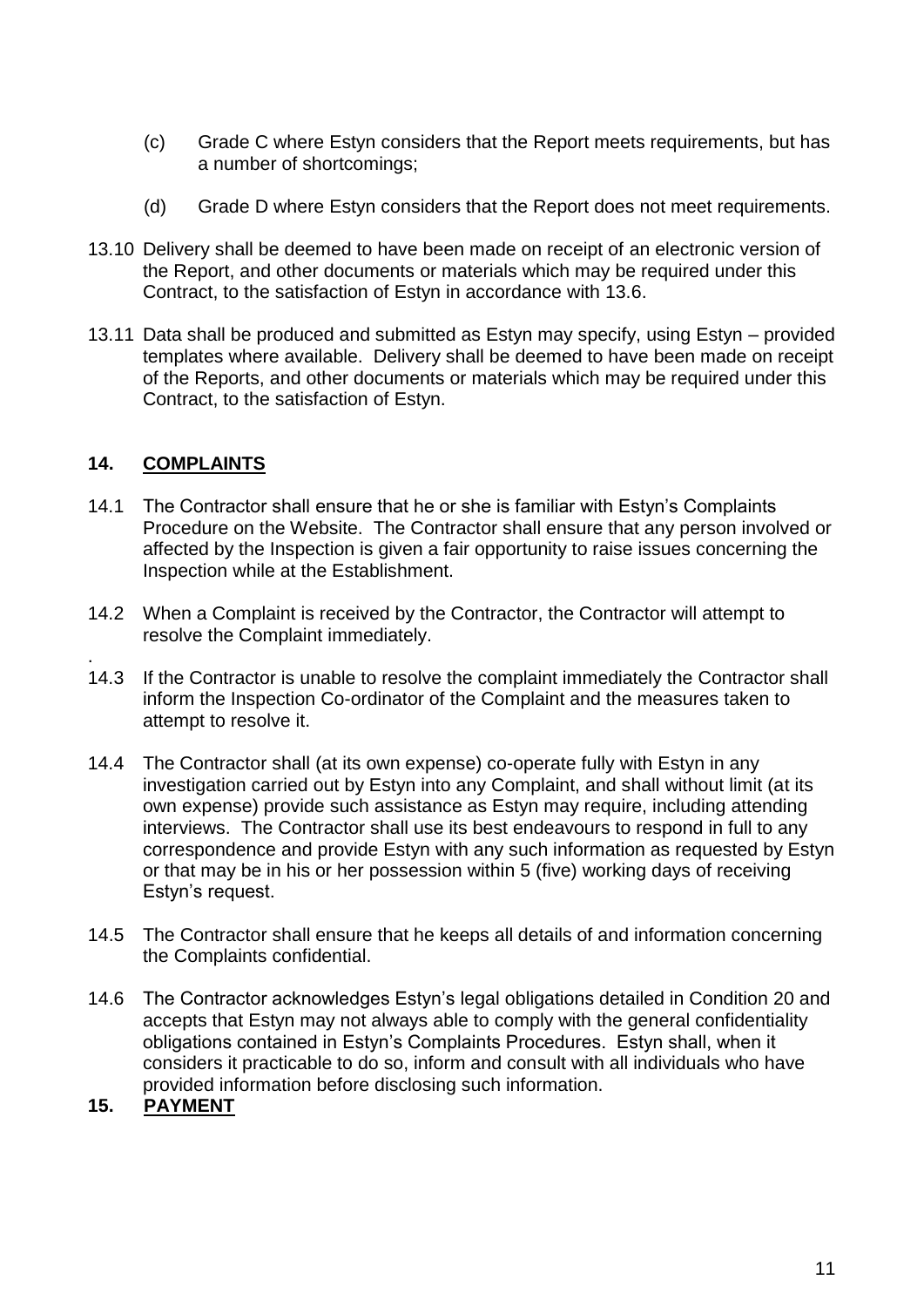- 15.1 Unless otherwise stated in the Invitation to Tender payment will be due within 30 days of receipt and agreement of invoices, submitted monthly in arrears, for work completed to the satisfaction of Estyn. The invoice must be for the Contract Price unless otherwise agreed by Estyn. Each invoice shall clearly show the following details:
	- (a) Contractor name, address and code number;
	- (b) the name of the Establishment inspected;
	- (c) date of Inspection;
	- (d) invoice number and invoice date;
	- (e) Contract Price;
	- (f) name and cost of any agreed additional items/charges, if any;
	- (g) VAT where applicable and VAT Registration Number;
	- (h) special instructions for payment; and
	- (i) contact name and telephone number for queries.
- 15.2 All Estyn payments are made through BACSTEL, which allows payment to be made directly into the Contractor's bank account or building society account. The Contractor shall be responsible for providing bank details (and any changes to the details) to Estyn for this purpose. Value Added Tax, where applicable, should be shown separately on all invoices as a strictly net charge.
- 15.3 Payment shall be conditional upon the Services delivered including the Report and Reporting Judgements Form and additional information provided by the Contractor pursuant to Condition 13.4 and 13.5 above being complete, accurate and free from error, and having met Estyn's quality standards for the Services.
- 15.4 Where the Contractor is of the opinion that the Establishment is in need of focused improvement he will submit a draft version of the Report to Estyn and provide further information as may be specified by Estyn. He will not do any further work on the Report until the judgement of in need of focused improvement has been agreed by Estyn or a corroboration visit has taken place. As this delays the final version of the Report, the Contractor may invoice Estyn for 80% (eighty per cent) of the Contract Price upon submitting the typed draft version of the Report. The balance of 20% (twenty per cent) of the Contract Price will be paid by Estyn to the Contractor when Estyn is invoiced in arrears after conclusion of any review and discussion when the final version of the Report is submitted, subject always to the terms of Condition 13 above. The Contractor may either submit a separate invoice covering only those extra costs, or a single, replacement invoice covering the new full cost of the Inspection. The invoices shall show the same details as described in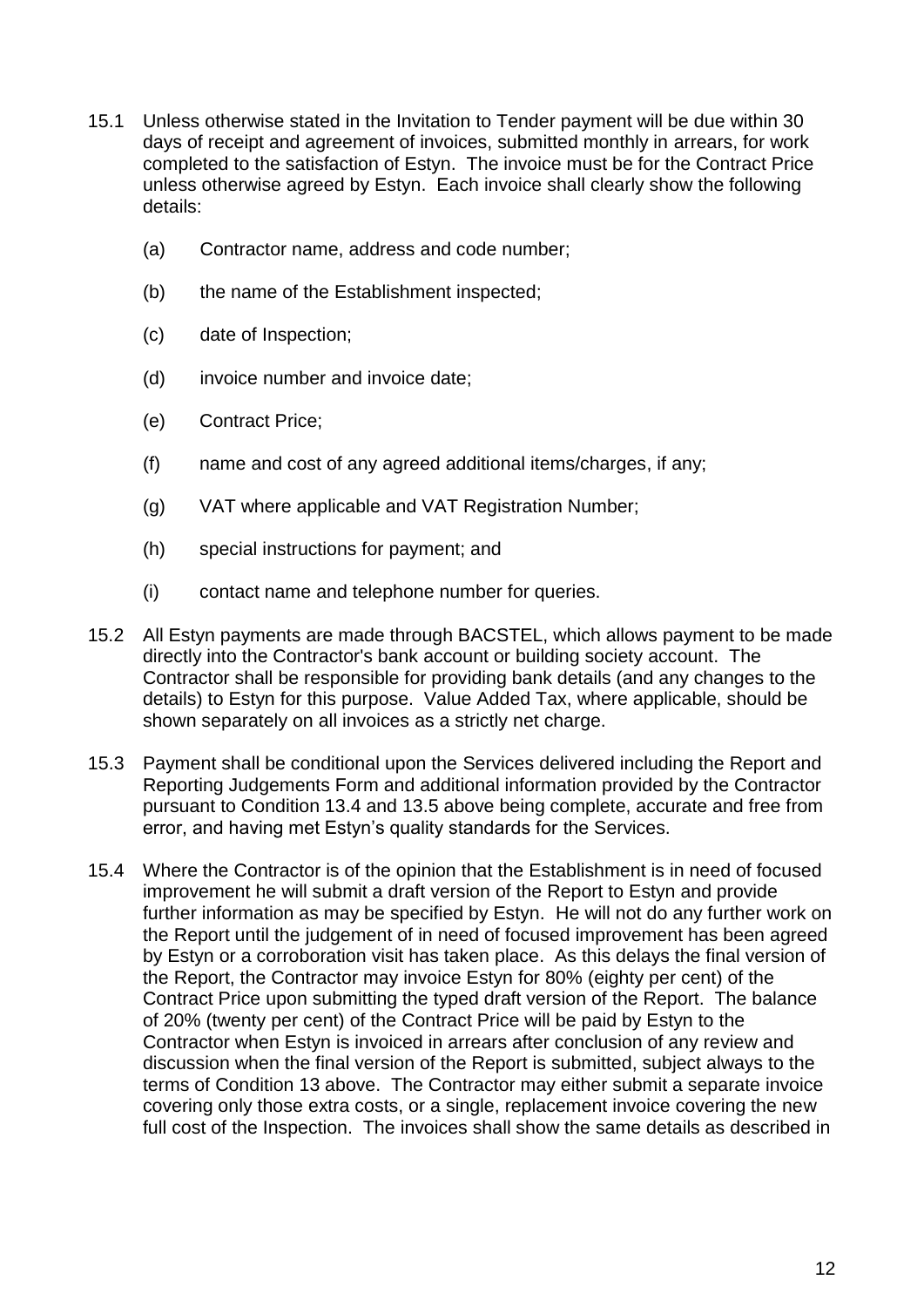Condition 15.1 above.

- 15.5 If additional work is required in relation to an Establishment where the Contractor has concerns which might lead him to form the opinion mentioned in Condition 15.4 above, he must submit a schedule for any additional costs for agreement by Estyn. No additional work should be undertaken until the schedule has been agreed in writing.
- 15.6 Except where there is prior written approval from Estyn, no payment shall be made for any work performed by the Contractor which is beyond the scope of the Services or post the Contract Completion Date or the date of termination of the Contract (if earlier).
- 15.7 The Contractor shall be responsible for accounting to Her Majesty's Customs and Excise and the Inland Revenue for all applicable taxes and duties whether on income or expenditure.

# **16. VALUE ADDED TAX**

- 16.1 Estyn shall pay to the Contractor, in addition to the Contract Price if lawfully demanded, in the normal course of business, a sum equal to any Value Added Tax chargeable on the value of supply of the Services provided in accordance with the Contract.
- 16.2 Any invoice or other request for payment of monies due to the Contractor under the Contract shall, if the Contractor is a taxable entity, be in the same form and contain the same information as if the same were a tax invoice for the purpose of Regulations made under the Finance Act 1972.

# **17 ALTERNATIVE CONTRACTOR**

17.1 Estyn reserves the right without incurring liability to the Contractor to use an alternative Contractor at any time during the currency of the Contract due to the Contractor's inability to provide the Services or any part of them for any reason outside the control of Estyn.

### **18. CORRUPT GIFTS OR PAYMENTS OF COMMISSION**

18.1 The Contractor will not, without the prior written consent of Estyn, accept any gift, commission or other financial benefit or inducement, nor will he accept any hospitality above hospitality of a modest and conventional level, from the Establishment or any other person when providing the Services. The Contractor will immediately give Estyn details of any gift or disproportionate hospitality that he is offered. The Contractor will, in addition, offer to pay for any refreshments provided by Establishments during the Inspection.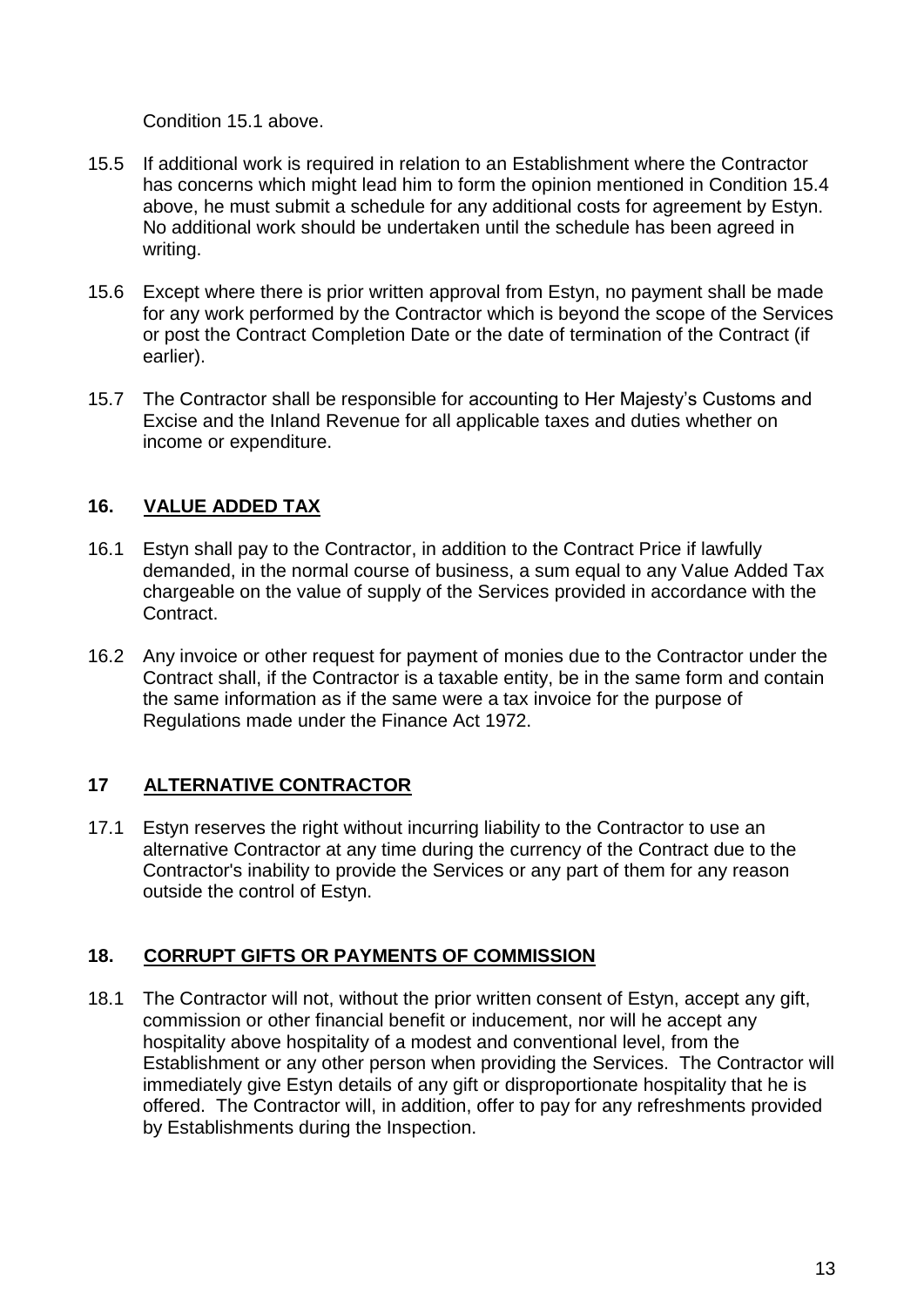- 18.2 The Contractor shall not:
	- (a) offer or give or agree to give to any person in Estyn or the Establishment's employment or otherwise employed at the Establishment, any gift or consideration of any kind as an inducement or reward for doing or forbearing to do or for having done or forborne to do any act in relation to the obtaining or execution of this Contract or any other contract for Estyn or for showing or forbearing to show favour or disfavour to any person in relation to this Contract or any other contract with Estyn or any similar client; and/or
	- (b) enter into this Contract or any other contract with Estyn in connection with which commission has been paid or agreed to be paid by him or on his behalf, or to his knowledge, unless before the contract is made particulars of any such commission and of the terms and conditions of any agreement for the payment thereof have been disclosed in writing to Estyn.
- 18.3 Any breach of this Condition by the Contractor (whether with or without the knowledge of the Contractor) or the commission of any offence by the Contractor:
	- 18.3.1 under the Prevention of Corruption Act, 1906 to 1916, or under Legislation creating offences in respect of fraudulent acts or at common law in respect of fraudulent acts in relation to the Contract, any other agreement with the Authority or any other Contract for Her Majesty's Service; or
	- 18.3.2 that defrauds, attempts to defraud or conspires to defraud Estyn, HMCI or HMI,

shall entitle Estyn to terminate the Contract immediately and recover from the Contractor the amount of any loss resulting from such termination and/or recover from the Contractor the amount or value of any such gift, consideration or commission.

# **19. ARBITRATION**

- 19.1 Save for Condition 14 (Complaints) above, differences or questions between the Parties with respect to any matter or thing arising out of or relating to the Contract, other than a matter or thing as to which the decision of Estyn is under the Contract to be final and conclusive and except to the extent to which special provision for arbitration is made elsewhere in the Contract, shall be referred to the arbitration of a sole arbitrator to be appointed in accordance with Section 16(3) of the Arbitration Act the seat of such arbitration being hereby designated as Cardiff, Wales, and the Parties agree that, subject to the provisions of Section 58(2) of the Arbitration Act 1996, the decision of such arbitrator shall be final and binding on the Parties.
- 19.2 In the event of failure of the Parties to make the appointment pursuant to Section 16(3) of the Arbitration Act the appointment shall be made by the President (or if the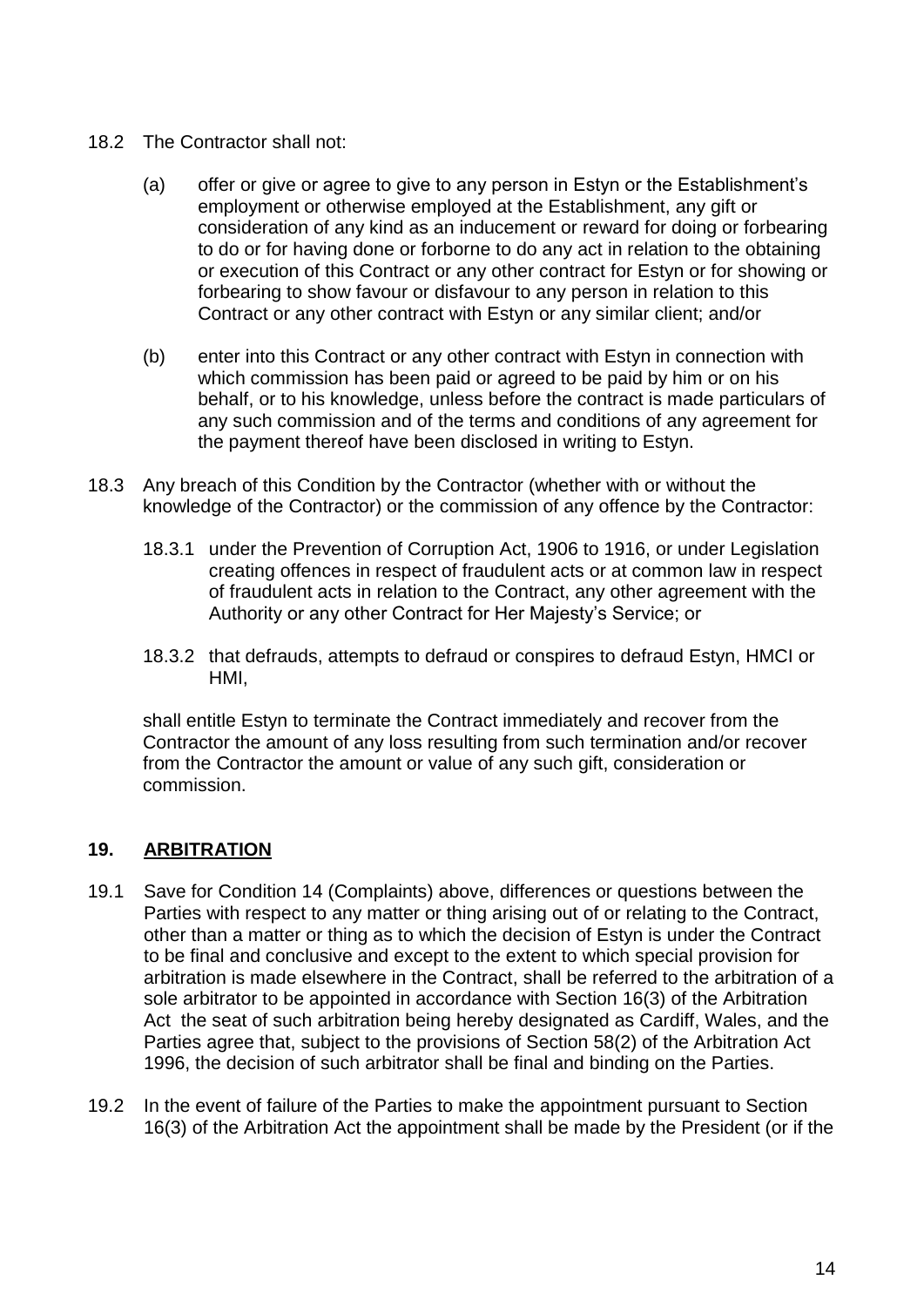President is unwilling, unable or unavailable the Vice-President) for the time being of the Law Society.

- 19.3 The arbitration will be regarded as commenced for the purposes set out in Section 14(1) of the Arbitration Act when one Party sends to the other Party a written notice stating the matter should be referred to arbitration.
- 19.4 The arbitrator shall decide the dispute in accordance with the substantive laws of England and Wales.
- 19.5 Any costs arising from such arbitration shall be borne as directed by the arbitrator. For the avoidance of doubt, costs relating to the arbitration includes the reasonable administrative cost of the time incurred investigating the matter and all time and costs relating to preparation for and the conduct of the arbitration.

### **20. OWNERSHIP OF INFORMATION**

- 20.1 The Contractor in providing the Services and other obligations pursuant to the Contract will not infringe copyright or other proprietary rights of any third party and the Contractor shall indemnify Estyn against all actions, demands, costs and expenses (including legal costs) which Estyn or the Crown may suffer or incur as a result of or in connection with any breach of this Condition..
- 20.2 The Contractor assigns to Estyn the entire copyright, rights in the nature of copyright, design right, rights of confidence and other intellectual property rights throughout the world (vested, future and contingent, and including any renewals, extensions, reversions, and accrued rights of action) ("the Rights") in and to any Documents or the Inspection Documents ("the Material"). Any copies of the Material which the Contractor may retain must be securely destroyed 3 (three) months after receipt of final payment under this Contract. The Contractor shall retain no other copies of the Material.
- 20.3 At no time will the Contractor (or any other person involved in the performance of this Contract) make contact with or respond to contact from any area of the media about the Services or the Contractor's other obligations provided under the Contract.
- 20.4 At no time will the Contractor (or any other person involved in the performance of this Contract) reproduce or disseminate any Material or information acquired during the Contract to any person or other body without prior consultation with Estyn and the written permission of Estyn. Nor shall the Contractor (or any other person involved in the performance of this Contract) use such Material or information for the purpose of developing any further materials or for any other purpose whatsoever without prior consultation with and the written permission of Estyn.
- 20.5 The Contractor warrants not to disclose or use any information about staff or learners at the Establishment nor about tenders nor contractors to the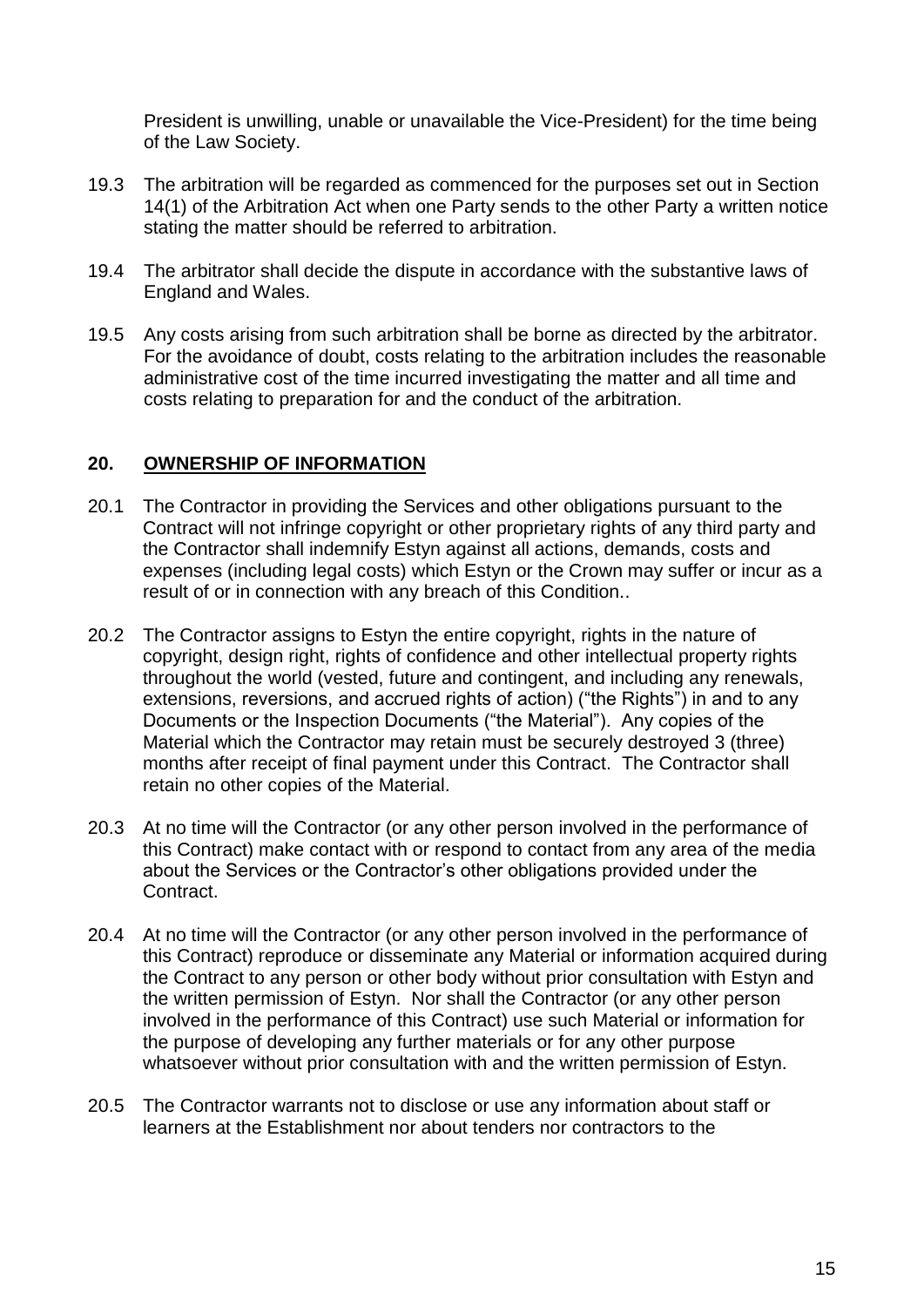Establishment to any person or other body other than is necessary under the Conditions of Contract or otherwise prescribed by Legislation.

- 20.6 In relation to all Personal Data, Estyn shall be the Data Controller and the Contractor shall be the Data Processor. The Contractor warrants and undertakes in respect of the Personal Data that:
	- (a) the Personal Data shall be processed only as required by this Contract, or any written instructions of Estyn in relation to such Personal Data as issued by Estyn from time to time;
	- (b) the Contractor shall comply in all respects with the requirements of Personal Data Protection Principle Seven, as laid down in Schedule 1 of the DPA, as if it were the Data Controller; and
	- (c) the Contractor shall inform the individuals who are the subject of the Personal Data that Estyn is the Data Controller, and of the purposes for which the Personal Data that concerns them shall be processed.
- 20.7 The Contractor acknowledges Estyn's obligation to comply with the Welsh Government's Code of Practice on Public Access to Information ("the Information Code") and its commitment to openness and public access to information.
- 20.8 The Contractor further acknowledges that Estyn is subject to statutory obligations under the FOI Act and that Estyn is required to respond to requests for information made under the FOI Act.
- 20.9 The Contractor shall, through its delivery of the Contract, actively support Estyn's commitment to the Information Code and the FOI Act as reasonably requested by Estyn.
- 20.10 Where Estyn is managing a request for information under the FOI Act and it is necessary and appropriate for Estyn to consult with the Contractor in accordance with the *Code of Practice On The Discharge Of Functions Of Public Authorities Under Part 1 Of The Freedom Of Information Act 2000* made under Section 45 of the FOI Act, the Contractor will respond to Estyn promptly and within 5 (five) Working Days. It will be entirely within Estyn's discretion as to what information Estyn decided to disclose in response to any request.
- 20.11 In the event that a request for information is made directly to the Contractor, the Contractor will immediately liaise with Estyn for Estyn to determine what the appropriate response should be.
- 20.12 The provision of Condition 20 shall apply during the continuance of this Contract and after its termination howsoever arising.
- 20.13 The Contractor (or any other person involved in the performance of this Contract) shall not refer to HMCI, HMI, Estyn or the Contract in any advertisement without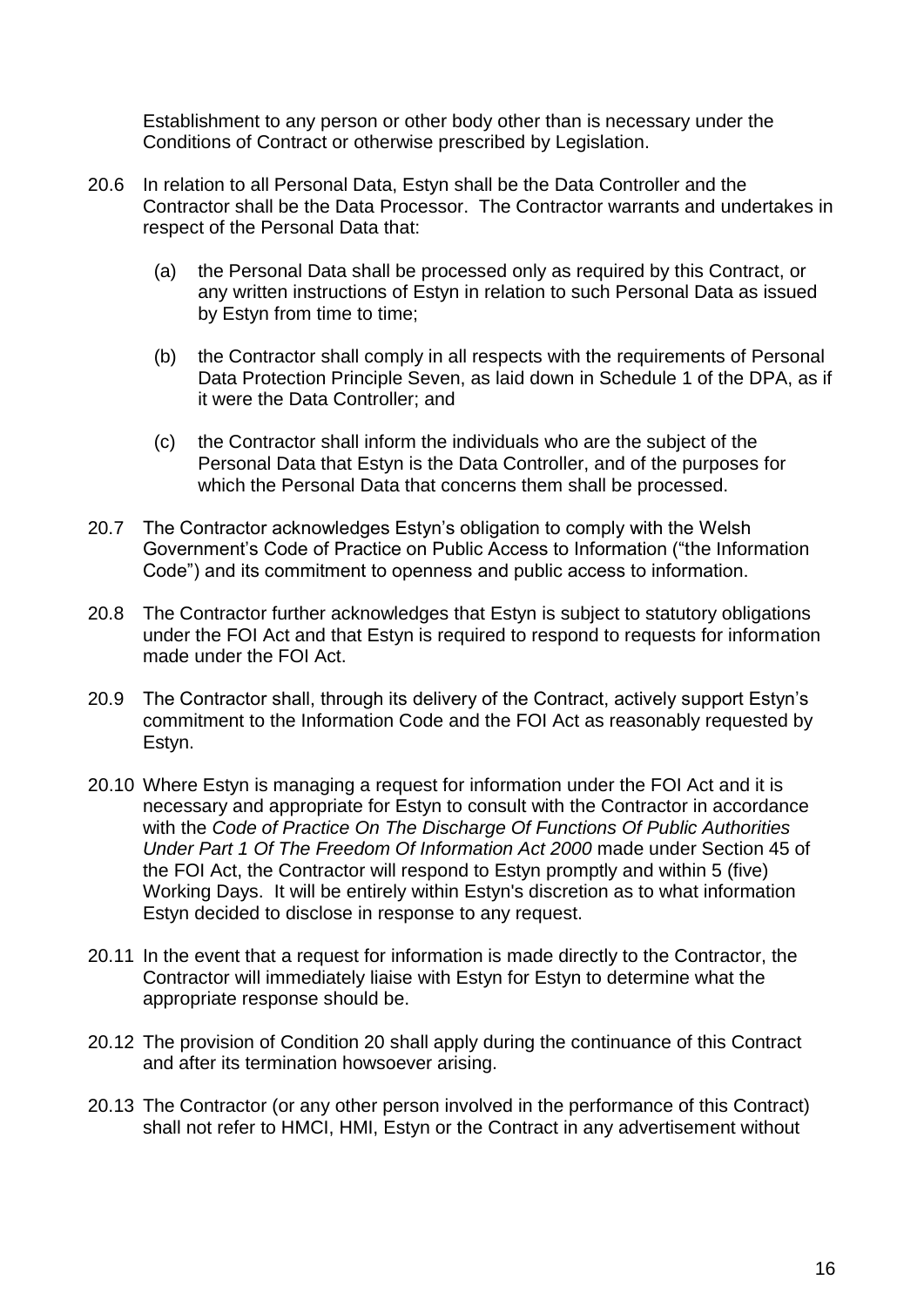Estyn's prior written consent.

20.14 The Contractor shall adhere to all guidance provided by Estyn in relation to data compliance and security, in particular (but not limited to) Estyn's "Information assurance policy" (available on Estyn's website).

## **21. INDEMNITY AND INSURANCE**

- 21.1 The Contractor shall indemnify and keep indemnified Estyn, the Crown, and/or its Ministers, its servants or agents against all actions, claims, proceedings, damages, demands, costs (including but not limited to legal costs), expenses and any other liabilities whatsoever arising out of or in connection with the Contract and the Contractor's performance or non-performance thereof and in respect of any death or personal injury, or loss or damage to property which is caused directly or indirectly by any act or omission of the Contractor.
- 21.2 The Contractor shall indemnify and keep indemnified Estyn against all losses claims damages liabilities costs and expense (including without limitation reasonable legal costs) incurred by it in respect of any breach by the Contractor of Condition 20.
- 21.3 Throughout the duration of the Contract, the Contractor shall have in force public liability insurance. Such insurance shall be effected with a reputable insurer for such sum of cover as the Contractor deems appropriate. The Contractor shall whenever required produce to Estyn the policy or policies of insurance and the receipts for payment of the current premiums.
- 21.4 Where relevant to this Condition the Contractor shall notify Estyn immediately on becoming aware of any fact or matter which could render Estyn liable to prosecution.

# **22. ACCIDENT OR INJURY TO CONTRACTOR**

- 22.1 Subject to clause 22.3 Estyn shall not be liable for or in respect of any damages or compensation payable in respect or in consequence of any accident or injury to the Contractor and the Contractor shall indemnify and keep indemnified Estyn against all such damages and compensation (save and except as aforesaid) and against all claims, demands, proceedings, costs, including legal costs, charges and expenses whatsoever in respect thereof or in relation thereto.
- 22.2 Subject to clause 22.3, Estyn's total aggregate liability in respect of claims howsoever arising under or in connection with the Contract (whether arising out of breach of the Contract, breach of statutory duty, tort (including negligence) or otherwise) ("Claim") shall not in any circumstances exceed that part of the Contract Price paid by Estyn to the Contractor pursuant to the Contract at the date that such Claim arose.
- 22.3 Estyn shall be liable for death or personal injury as a result of the negligence of Estyn, its employees, servants or agents (but excluding the Contractor) which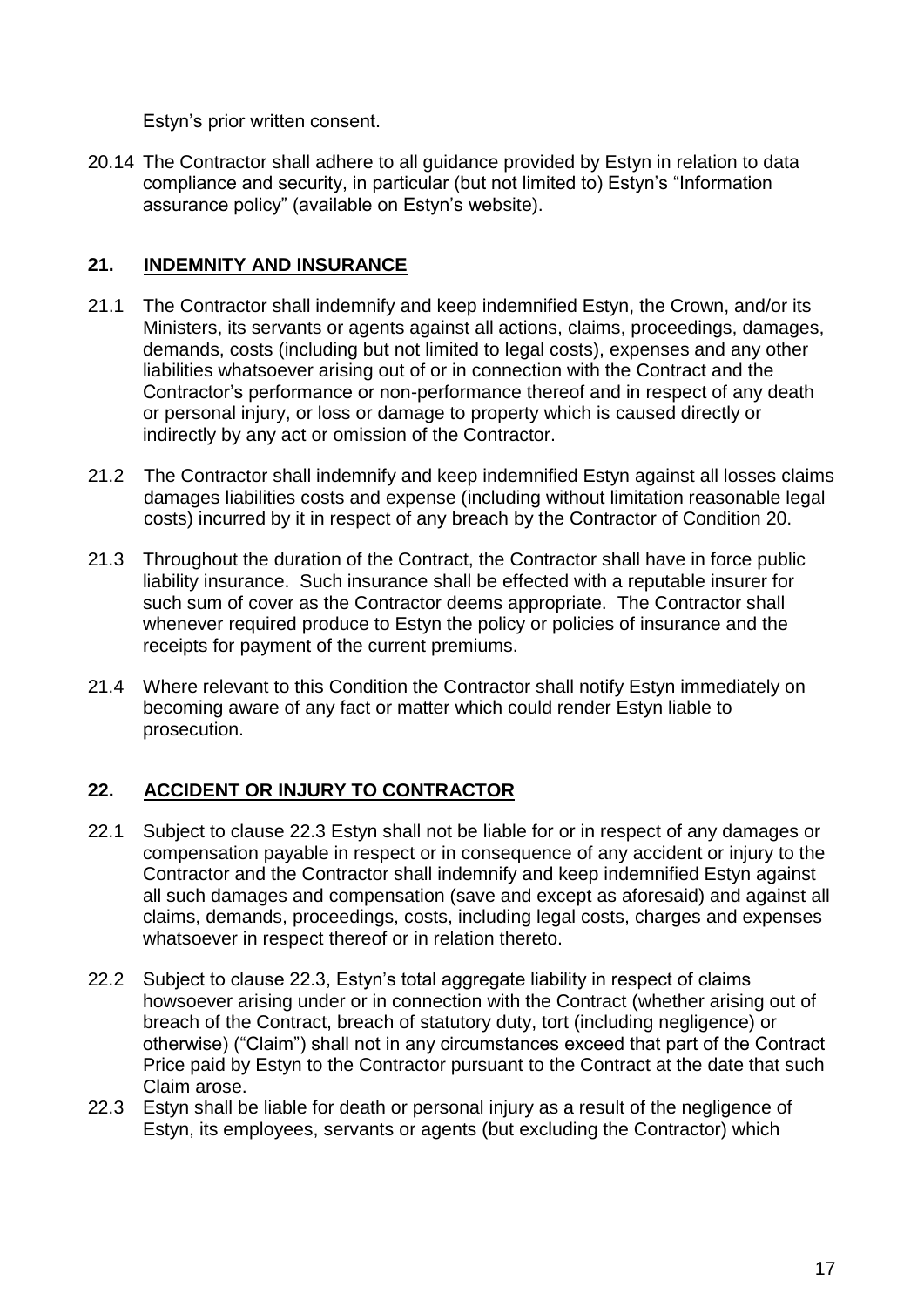occurs as a result of this Contract.

## **23. STATUTORY OBLIGATIONS**

23.1 The Contractor shall comply with all relevant Legislation in force from time to time in performing the Services and other obligations pursuant to the Contract including without limit, those relating to health, safety and hygiene and those under legislation in respect of employment, race relations and sexual discrimination. The Contractor shall indemnify Estyn and the Crown against all actions, claims, losses, demands, costs and expenses which Estyn may suffer or incur as a result of or in connection with any breach of these Conditions.

### **24. REMOVAL FROM THE ENROLLED LIST**

- 24.1 Under Section 26(2) of the 2005 Act, Estyn may remove from the register kept pursuant to Section 25 of the 2005 Act any Registered Inspector where Estyn is satisfied that such Registered Inspector:
	- (a) is no longer a fit and proper person for discharging the functions of a Registered Inspector;
	- (b) is no longer capable of conducting Inspections competently and effectively;
	- (c) has significantly failed to comply with any condition imposed on him by HMCI;
	- (d) has without reasonable explanation produced a Report which is, in whole or in part, seriously misleading.
- 24.2 The circumstances in which Estyn shall be entitled to decide that the Inspector is no longer a fit and proper person for discharging the functions of a Registered Inspector, shall include, without limitation, any breach by the Contractor of Conditions 6.5 and 24.3 below.
- 24.3 The Contractor shall immediately notify Estyn in writing if the Contractor has been appointed to carry out an inspection during a time when:
	- (a) the provider in which the Contractor is employed has been put into a Category following a recent inspection; or
	- (b) the Contractor is under investigation for any reason; or
	- (c) the Contractor is suspended from his/her post by the educational establishment by which the Contractor is employed.

## **25. TERMINATION**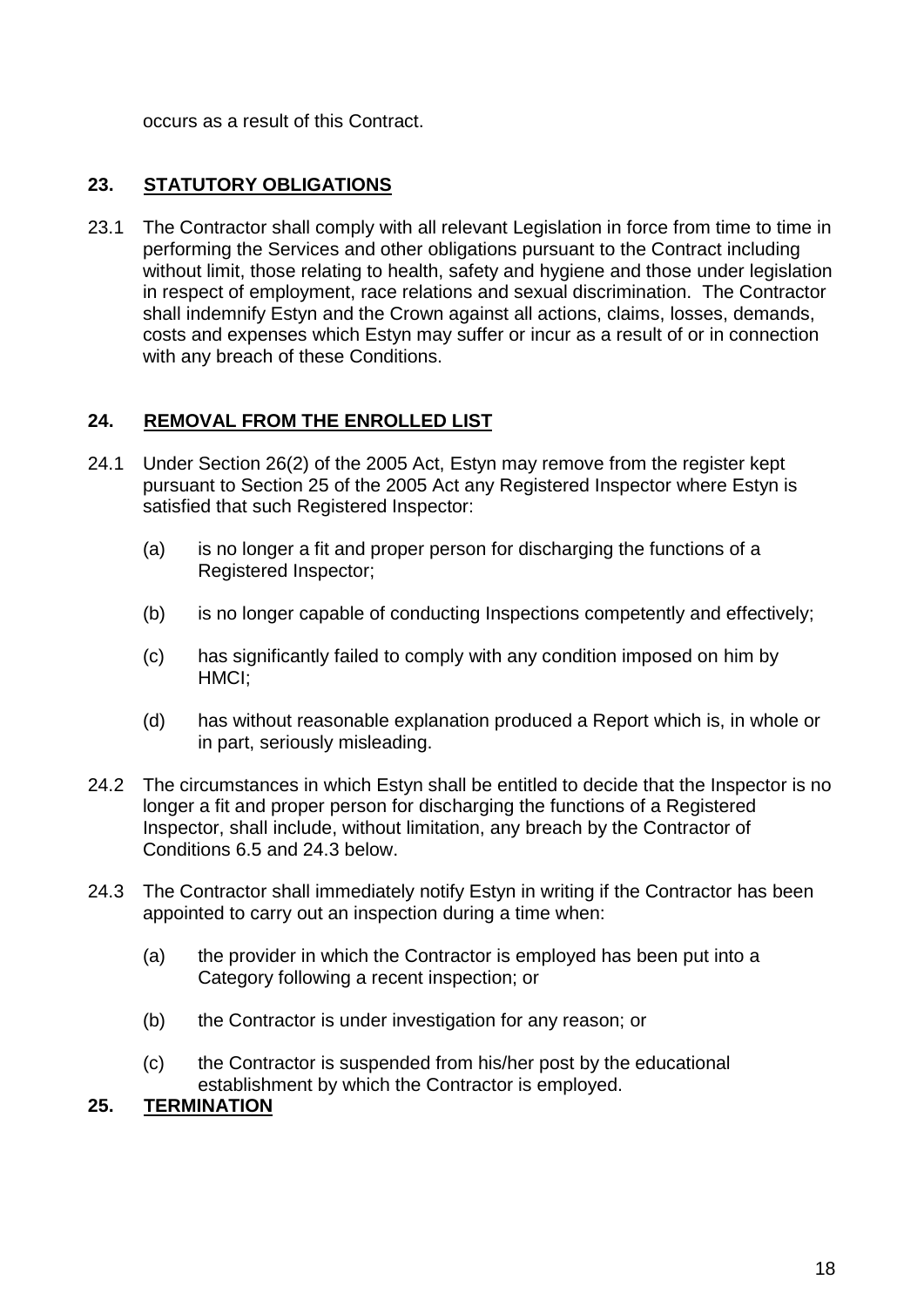- 25.1 The Contractor shall notify Estyn in writing as soon as practicably possible if a petition is presented for the Contractor's bankruptcy, or he makes any composition or arrangement with or for the benefit of creditors, or makes any conveyance or assignment for the benefit of creditors, or if an administrator is appointed to manage his affairs.
- 25.2 Estyn shall be entitled to terminate the Contract (without being liable to pay any compensation to the Contractor) with immediate effect if:
	- a) the Contractor notifies Estyn of the occurrence of any event listed in 25.1 above; or
	- b) the Contractor shall have committed a breach of this Contract and (if such breach is capable of remedy) shall have failed to remedy such breach within 5 (five) days of being required by Estyn in writing to do so; or
	- c) the Contractor shall die or be adjudged incapable of managing his affairs within the meaning of Part VII of the Mental Health Act 1983; or
	- d) the Contractor suffers any mental or physical impairment or disability which in the reasonable opinion of Estyn prevents him from being able to perform the Services;
	- e) the Contractor fails to inform the Inspection Coordinator as soon as is practicably possible in accordance with Condition 14.3, where a complainant remains dissatisfied; or
	- f) Estyn is satisfied that any of the circumstances set out in Condition 6.5 exist; or
	- g) The Contractor is employed by a provider who has been put into a Category following a recent inspection; or
	- h) The Contractor is under investigation for any reason; or
	- i) The Contractor is suspended from his/her post by the provider with whom the Contractor is employed.

Upon any of the events listed in (a) to (i) above occurring, without prejudice to any other of its rights, Estyn may complete the Services or have them completed by a third party, using for that purpose (making a fair and proper allowance therefore in any payment subsequently made to the Contractor) all the materials and equipment at the Establishment belonging to the Contractor or his estate until the Services have been completed in accordance with the Requirements, and shall be entitled to deduct from any amount due to the Contractor the costs thereof incurred by Estyn (including Estyn's own costs). If the total cost to Estyn exceeds the amount (if any) due to the Contractor, the difference shall be recoverable by Estyn from the Contractor or his estate.

25.3 In addition to its rights of termination under Condition 25.2, Estyn shall be entitled to terminate this Contract at will by giving to the Contractor not less than 25 (twenty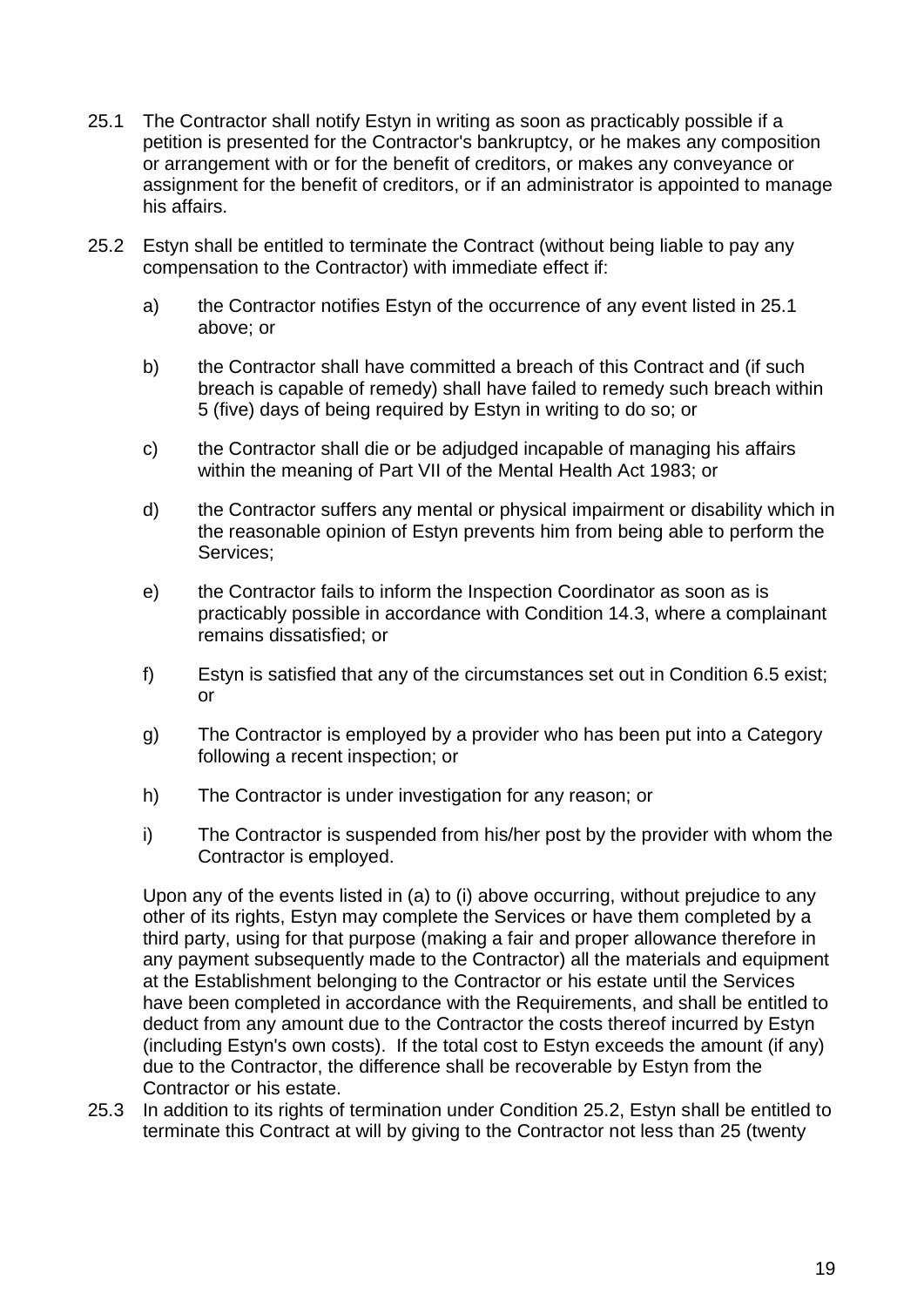five) days written notice to that effect.

- 25.4 Where Estyn decides to terminate an inspection contract closer to the Inspection Start Date (ie less than 20 days' notice), the Contractor may be eligible for a cancellation fee in the following circumstances:
	- a) 5% (five per cent) of the Contract Price where termination occurs at least 20 (twenty) days prior to the Inspection Start Date;
	- b) 10% (ten per cent) of the Contract Price where such terminations occur less than 20 (twenty) days prior to the Inspection Start Date, but at least 10 (ten) days prior to the Inspection Start Date;
	- c) 15% (fifteen per cent) of the Contract Price where such termination occurs less than 10 (ten) days prior to the Inspection Start Date; and
	- d) 25% (twenty five per cent) of the Contract Price where such termination occurs during the Inspection.

For the avoidance of doubt, the Contractor shall not be entitled to any other payment for the performance by the Contractor of the Services or any part thereof prior to such termination and Estyn shall have no further liability to the Contractor howsoever arising as a result of or in connection with such termination (eg non-refundable accommodation).

25.5 Termination under Conditions 25.2, 25.3 or 25.4 shall not prejudice or affect any right of action or remedy which shall have accrued or shall thereupon accrue to Estyn and shall not affect the continued operation of Condition 20.

# **26. RECOVERY OF SUMS DUE**

26.1 Wherever under this Contract any sum of money is recoverable from or payable by the Contractor, that sum may be deducted from any sum then due, or which at any later time may become due, to the Contractor under this Contract or under any other contract with Estyn, or with any department, agency or authority of the Crown.

# **27. REMEDIES**

- 27.1 No failure or delay in exercising any right, power or privilege under the Contract shall operate as a waiver of it, nor will any single or partial exercise of it preclude any further exercise of any right power or privilege under the Contract or otherwise.
- 28.2 The Parties acknowledge that damages may not be an adequate remedy in the event of breach of the Contract, and accordingly each of the Parties, (in addition to any other remedy or remedies they may have), shall be entitled to seek the remedies of injunction, specific performance and other equitable relief for any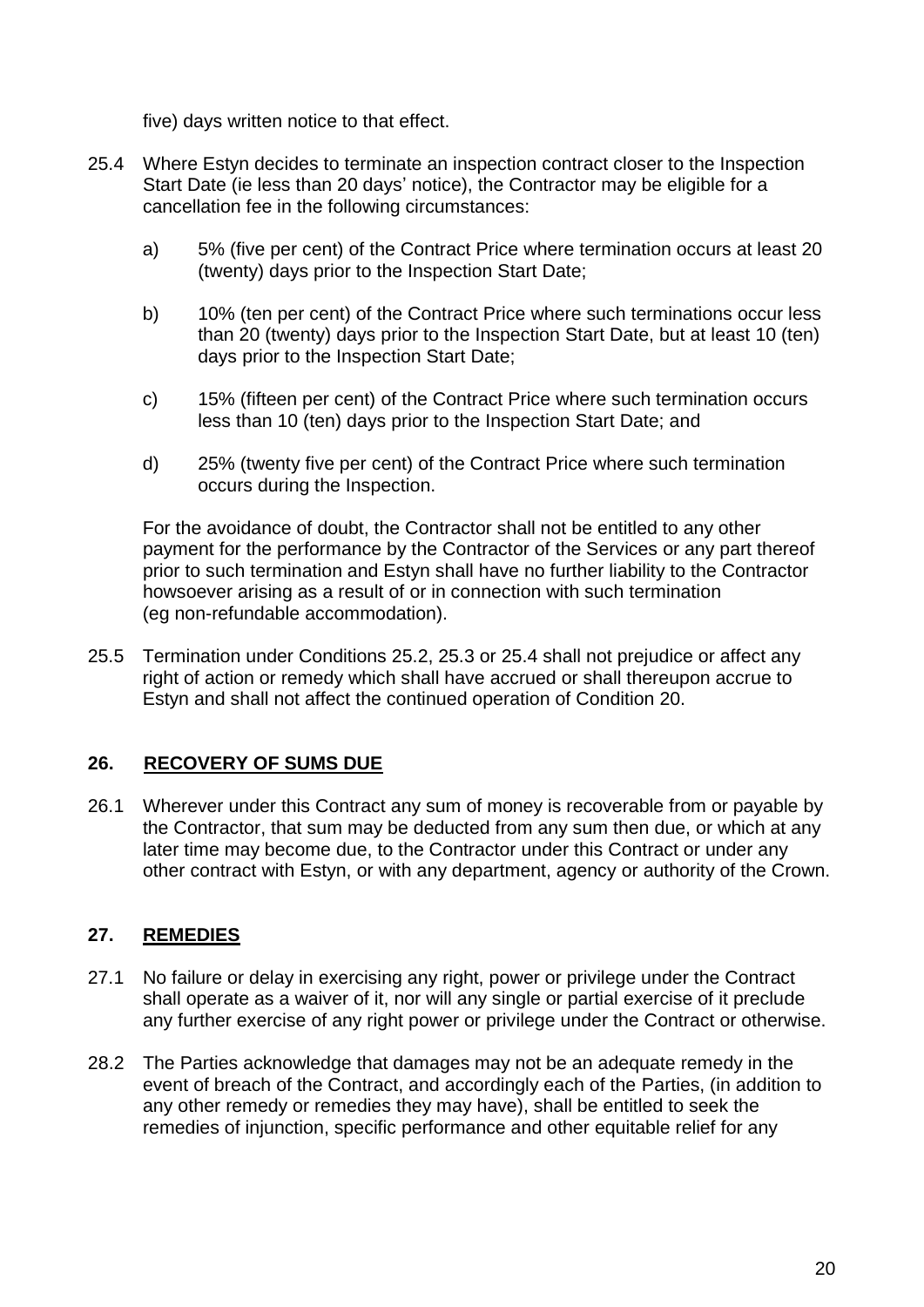threatened or actual breach of the Contract by the other Party, and no proof of special damages shall be necessary for the enforcement of the Contract.

# **28. NOTICES**

28.1 Any notice or communication given or made in accordance with this Contract shall be in writing and shall be served by sending the same by first class recorded delivery post, facsimile or by hand, if to Estyn, to:

Finance and Procurement Lead Officer Estyn Anchor Court Keen Road Cardiff CF24 5JW

Fax: (029) 2044 6448

or if to the Contractor, to the address stipulated in the Certificate of Tender

or to such other address as either Party may from time to time notify to the other.

- 28.2 Notices given by post shall be effective upon the earlier of actual receipt and 2 (two) Working Days after mailing unless returned by the post office undelivered. Notices delivered by hand shall be effective upon delivery. Notices given by facsimile shall be deemed to have been received the Working Day following a proper transmission evidenced by a confirmatory transmission sheet not indicating any transmission error and always provided that a copy of the notice is sent by first class recorded delivery post to the receiving Party on the day of its transmission.
- 28.3 Either Party to the Contract may change its address, telephone number, facsimile number, email address and nominated contact for notification purposes by giving the other Party reasonable prior written notice of the new information and its effective date.

# **29 NO SMOKING POLICY**

29.1 The Contractor shall ensure that he complies with any no smoking policy which any Establishment has in operation.

### **30. SEVERABILITY**

30.1 If any term, Condition, provision or any part of this Contract is held to be illegal, invalid or unenforceable to any extent such term, Condition or provision shall not affect the validity, legality or enforceability of the remaining parts of this Contract which shall remain in full force and effect.

### **31. ENFORCEMENT BY THIRD PARTY**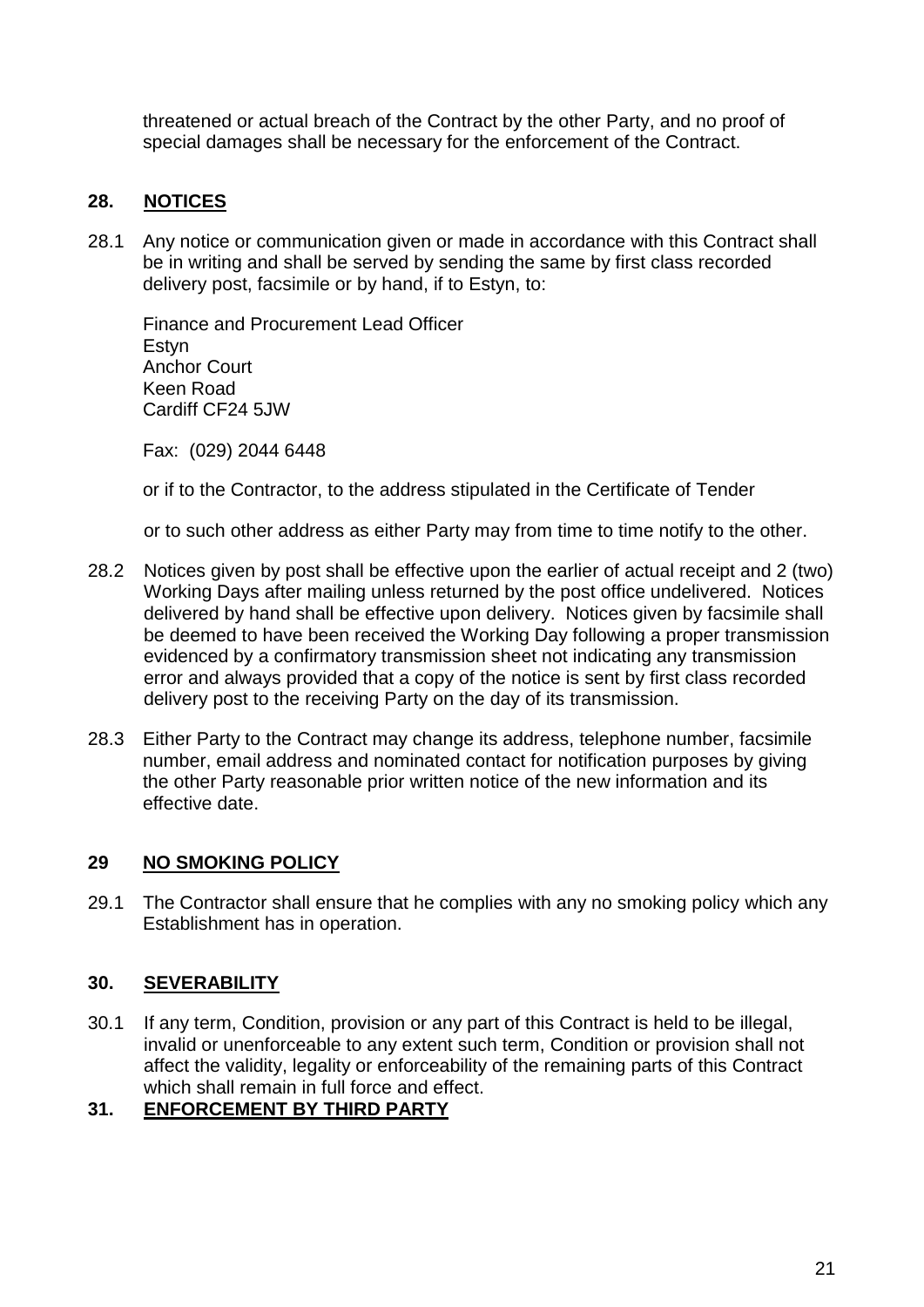31.1 The Contracts (Rights of Third Parties) Act 1999 shall not apply to this Contract and none of its terms shall be enforceable by any third party.

## **32. LAW AND REGULATIONS**

- 32.1 This Contract shall be governed by the laws of England and Wales (as applied in Wales).
- 32.2 In respect of matters arising under Condition 14 (Complaints) above, the Parties shall submit to the exclusive jurisdiction of the courts of England and Wales.
- 32.3 The Contractor shall in all matters arising in the performance of the Contract conform with all Acts of Parliament and with all orders, regulations and bye-laws made with statutory authority by the Welsh Government or by local or other Authorities that shall be applicable to the Contract.